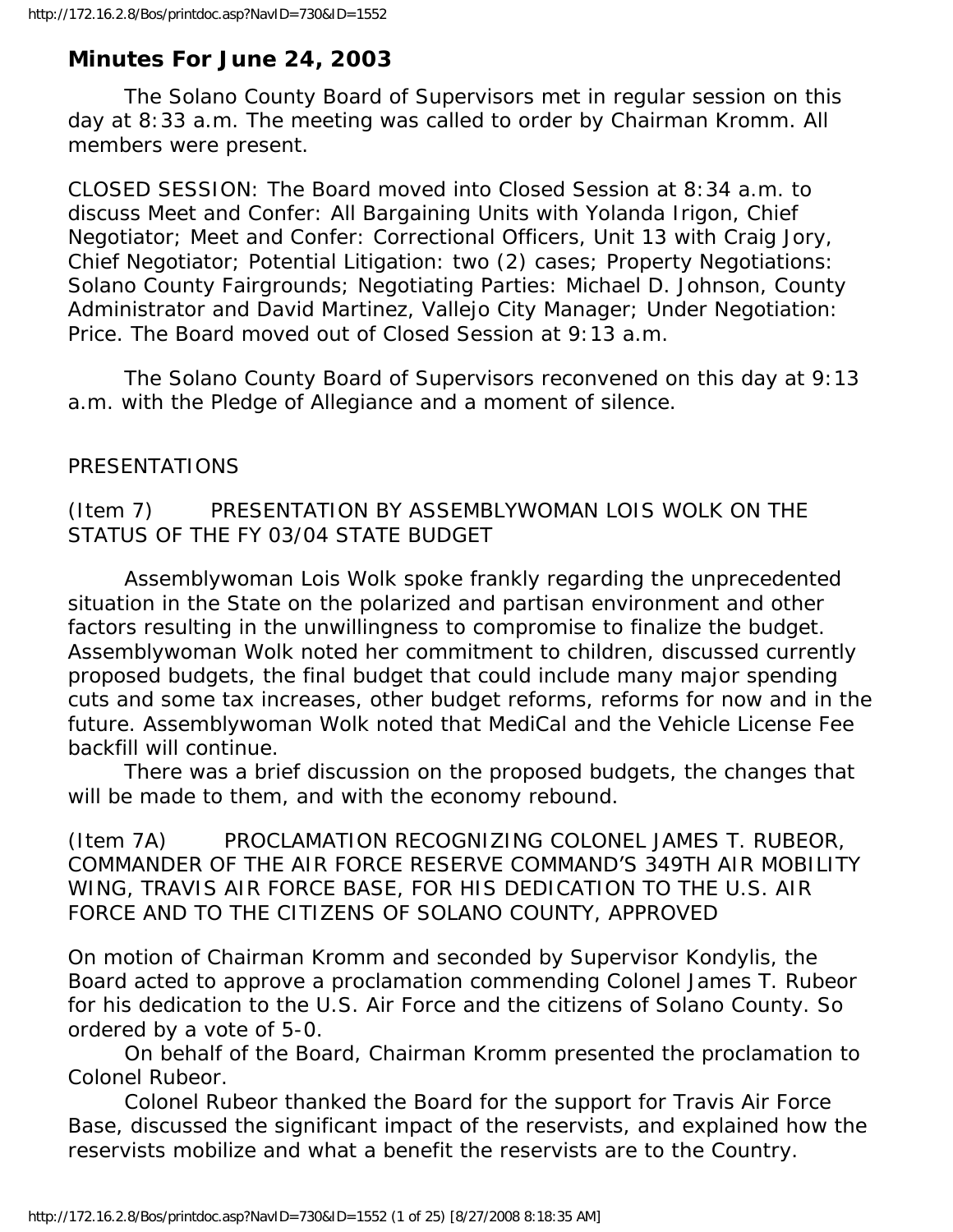(Item 7B) PRESENTATION OF THE CERTIFICATE OF ACHIEVEMENT FOR EXCELLENCE IN FINANCIAL REPORTING BY KEN NORDHOFF, GOVERNMENT FINANCE OFFICERS ASSOCIATION, RECEIVED

 On behalf of the Government Finance Officers Association, Ken Nordhoff presented the Certificate of Achievement for Excellence in Financial Reporting for the Fiscal Year Ended June 30, 2002 to Solano County Auditor-Controller Bill Eldridge.

 Mr. Nordhoff noted this award has been in place since 1946, what a significant achievement this is, and the amount of hard work it took to achieve this award.

 Mr. Eldridge noted this significant achievement is due to the hard work of the Assistant Auditor-Controller Simona Padilla-Scholtens and staff, commended his staff for all their hard work, and discussed the benefits this will have for the County.

(Item 7C) RESOLUTION NO. 2003-139 DECLARING JULY 20-26, 2003 AS CALIFORNIA WEED AWARENESS WEEK, ADOPTED

On motion of Supervisor Silva and seconded by Supervisor Vasquez, the Board acted to adopt Resolution No. 2003-139 Declaring July 20-26, 2003 as California Weed Awareness Week. So ordered by a vote of 5-0. (see Resolution Book)

 On behalf of the Board, Supervisor Silva presented the resolution to Wendy Rash, Solano County Weed Management Area.

 Ms. Rash noted the weed problems in the County and the work being done to educate the public to help eliminate these noxious weeds.

(Item 7D) RESOLUTION NO. 2003-140 RECOGNIZING THOMAS CHARRON, MD, MPH, UPON HIS RETIREMENT FOR HIS MANY YEARS OF SERVICE TO SOLANO COUNTY, AND PLAQUE OF APPRECIATION, APPROVED

On motion of Supervisor Kondylis and seconded by Supervisor Vasquez, the Board acted to adopt Resolution No. 2003-140. The Board further acted to authorize a Plaque of Appreciation for Dr. Charron. So ordered by a vote of 5- 0. (see Resolution Book)

 On behalf of the Board, Supervisor Forney presented Dr. Charron with Resolution No. 2003-140 and a Plaque of Appreciation honoring him upon his retirement after 25 years of service to Solano County as the County Health Officer.

 Dr. Charron noted the opportunities he has had here, thanked his family and friends; and discussed his biggest accomplishments with the creation of the Partnership Health Plan, the Tobacco Initiative, and helping to change the behavior and culture relating to tobacco.

 Several Supervisors commended Dr. Charron for the strides that have been made in health care in the County.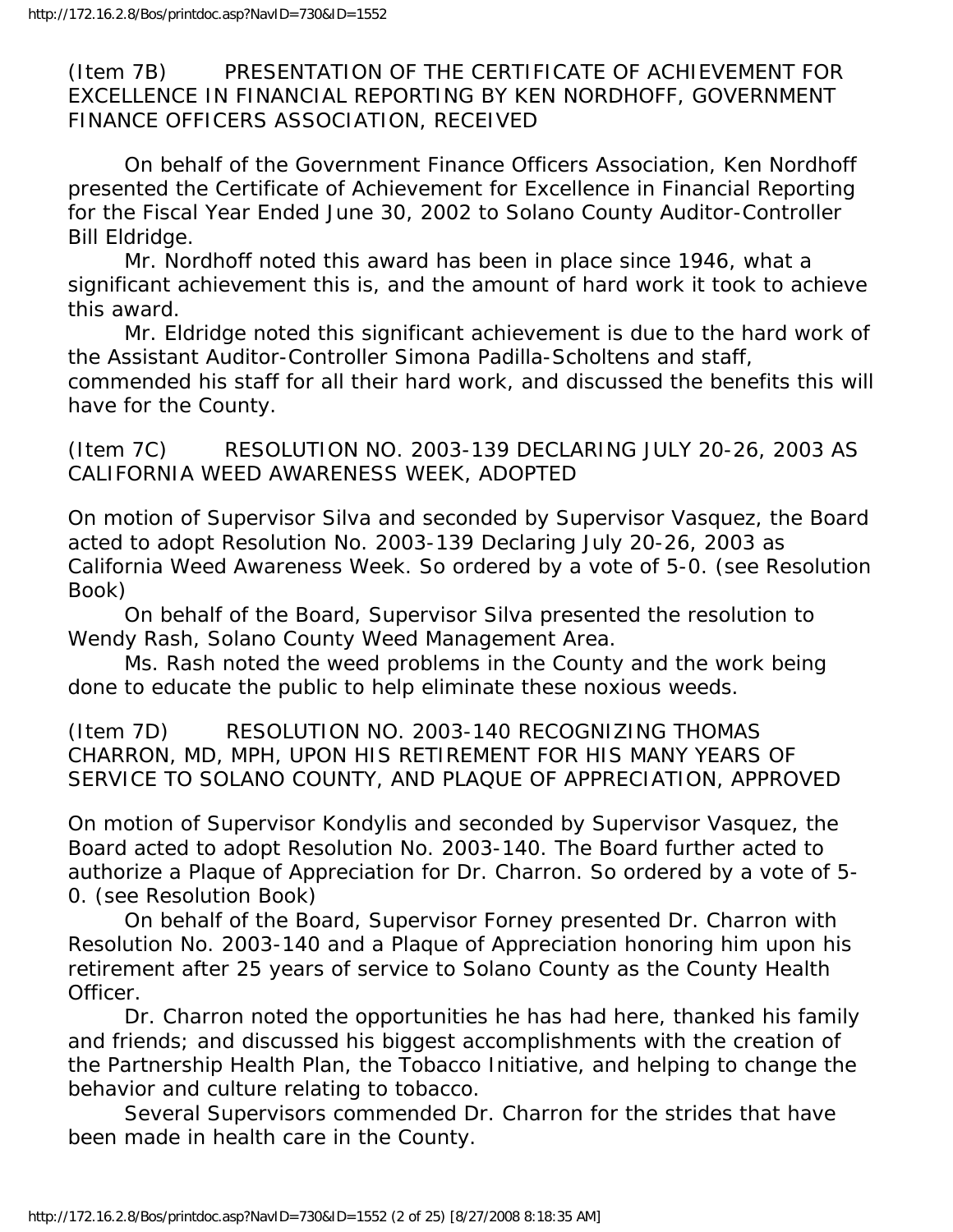(Item 7E) RESOLUTION NO. 2003-141 RECOGNIZING JOHN BUNTER UPON HIS RETIREMENT FOR HIS MANY YEARS OF SERVICE TO SOLANO **COUNTY** 

On motion of Supervisor Forney and seconded by Supervisor Kondylis, the Board acted to adopt Resolution No. 2003-141. The Board further acted to authorize a Plaque of Appreciation for Mr. Bunter. So ordered by a vote of 5-0. (see Resolution Book)

 On behalf of the Board, Supervisor Forney presented Mr. Bunter with Resolution No. 2003-141 and a Plaque of Appreciation honoring him upon his retirement after 36 years of service to Solano County as an employee in Health and Social Services, and discussed her 25 years of service with Mr. Bunter.

(Item 7F) RESOLUTION NO. 2003-142 RECOGNIZING ELIZABETH (BETH) FRANDSEN UPON HER RETIREMENT FOR HER MANY YEARS OF SERVICE TO SOLANO COUNTY, AND PLAQUE OF APPRECIATION, APPROVED

On motion of Chairman Kromm and seconded by Supervisor Silva, the Board acted to adopt Resolution No. 2003-142. The Board further acted to authorize a Plaque of Appreciation for Beth Frandsen. So ordered by a vote of 5-0. (see Resolution Book)

 On behalf of the Board, Chairman Kromm presented Ms. Frandsen with Resolution No. 2003-142 and a Plaque of Appreciation honoring her upon her retirement after 20 years of service to Solano County in the Department of Human Resources.

 Director of Human Resources Yolanda Irigon commended Beth for being such a dedicated employee, and expressed how much she will be missed.

ITEMS FROM THE FLOOR

APPEARANCE BY DONALD TIPTON, RE VARIOUS ISSUES

Donald Tipton, Vallejo, voiced his concerns regarding the Department of Environmental Management, with the South East Vallejo Redevelopment funds, and with advertising by Mercy Housing of availability of funds for home improvement loans when the program has been cut.

APPEARANCES BY VALERIE MCCOWN, CINDY KOHRT, DAVID CASTILLO, LORRAINE YOUNT, KAREN BANKS, ELIZABETH MCCRAVEN, BETTY WARNER, RE FUNDING FOR MENTAL HEALTH PROGRAMS

Valerie McCown, Vacaville, noted her son currently is participating in the FACT program, the money that is being saved through this program, how important these services are, and the need to continue funding this program.

 Cindy Kohrt, Fairfield, submitted a memo dated June 24, 2003, incorporated herein by reference, voicing concerns with the proposal to close New Horizons. Ms. Kohrt noted the benefits of the program, and requested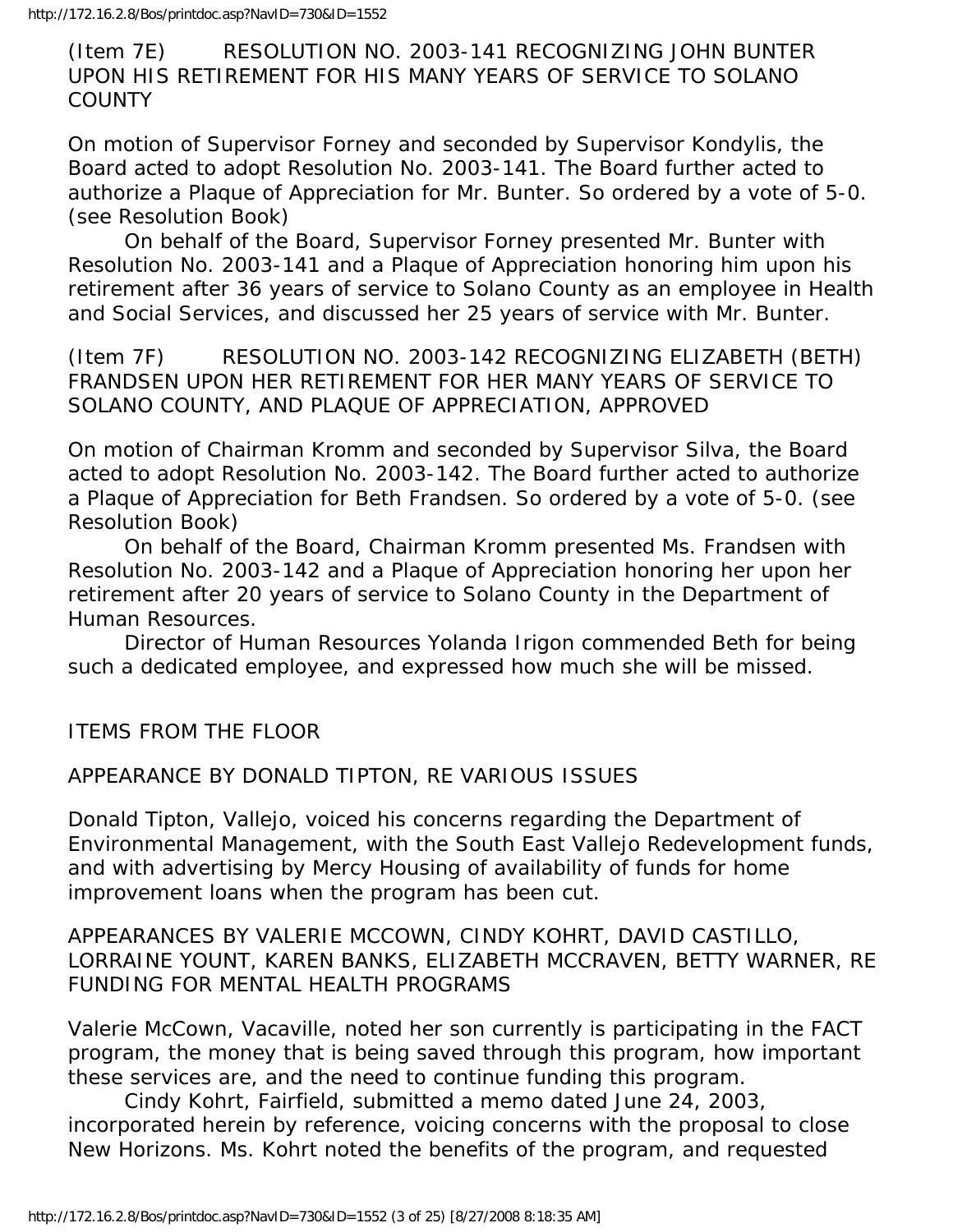http://172.16.2.8/Bos/printdoc.asp?NavID=730&ID=1552

continued funding for the program.

 David Castillo, Fairfield, submitted a letter, incorporated herein by reference, regarding the proposal to close New Horizons, noted the benefits of the program, and requested continued funding for the program.

 Lorraine Yount, National Alliance for the Mentally Ill (NAMI), submitted a letter, incorporated herein by reference, regarding continuing funding for New Horizons, and noted the potential effects if the program is cut. Ms. Yount also submitted 28 additional letters from the group Circle of Friends, incorporated herein by reference, in support of direct services for consumers through New Horizons.

 Karen Banks, consumer, submitted a poem expressing her relationships with other consumers, incorporated herein by reference.

 Elizabeth McCraven, consumer, submitted a note dated June 24, 2003, incorporated herein by reference, supporting New Horizons and noting the benefits she has experienced.

 Betty Warner, NAMI, noted the need to continue mental health programs, especially New Horizons, discussed the benefits this program and feels the program should remain in it's current location.

#### APPROVAL OF AGENDA

On motion of Supervisor Silva and seconded by Supervisor Kondylis, the Board acted to approve the submitted Agenda, incorporated herein by reference, with the following modifications:

(Item 18) Approval of a resolution adopting the Memorandum of Understanding with Unit #13 – Correctional Officer Employees, represented by the Teamsters Union, Local #856, for the term of September 29, 2002 through October 8, 2005, removed from the Agenda.

(Item 19) Adoption of a resolution, form of note, and form of purchase contract providing for the issuance of Tax and Revenue Anticipation Notes in the name of Benicia Unified School District in an amount not to exceed \$5,000,000; authorize the District to issue in conjunction with another district independent of the County if conditions permit, removed from the Agenda.

So ordered by a vote of 5-0.

 (Item 35.1) Consideration of a resolution urging the California Legislature to Use a Balanced Approach in Adopting the State Budget, added to the agenda later in the meeting. So ordered by a vote of 4-0; Supervisor Kondylis excused.

So ordered by a vote of 4-0; Supervisor Kondylis excused.

CONSENT CALENDAR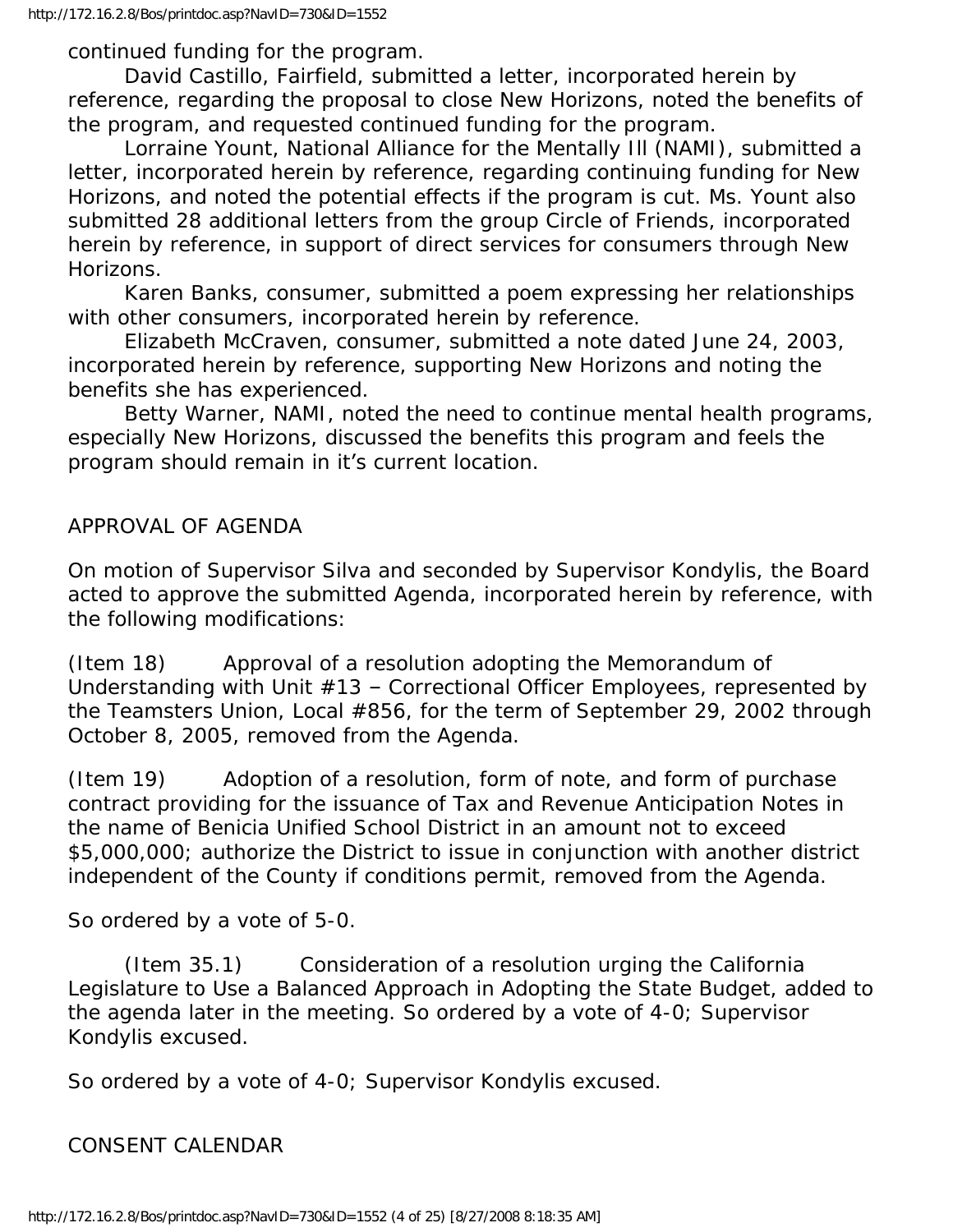On motion of Supervisor Silva and seconded by Supervisor Forney, the Board acted to approve the following Consent Calendar items by a vote of 5-0.

(Item 13) MINUTES OF THE BOARD OF SUPERVISORS MEETING OF BOARD OF SUPERVISORS JUNE 3, 2003; RURAL NORTH VACAVILLE WATER DISTRICT JUNE 3, 2003, as outlined in the Agenda Submittal from the Clerk of the Board dated June 24, 2003, incorporated herein by reference, approved.

(Item 14A) SUBORDINATION AGREEMENT WITH CITY OF SUISUN REDEVELOPMENT AGENCY RE REFUND OF EXISTING TAX ALLOCATION BONDS, as outlined in the Agenda Submittal from County Administrator's Office dated June 24, 2003, incorporated herein by reference, approved.

(Item 14B) APPROPRIATION TRANSFER IN THE AMOUNT OF \$30,000 RE LEGAL REPRESENTATION FOR INMATES AT CALIFORNIA MEDICAL FACILITY (CMF) AND SOLANO STATE PRISON, as outlined in the Agenda Submittal from County Administrator's Office dated June 24, 2003, incorporated herein by reference, approved.

(Item 15) APPROPRIATION TRANSFER IN THE AMOUNT OF \$18,475 FROM THE 2002 CERTIFICATES OF PARTICIPATION DEBT SERVICE FUND TO GOVERNMENT CENTER COMPLEX CAPITAL PROJECT FUND, as outlined in the Agenda Submittal from the Auditor-Controller dated June 24, 2003, incorporated herein by reference, approved.

(Item 16) RESOLUTION NO. 2003-143 RELEASING A LIEN ON REAL PROPERTY OF CLARISSE CARTER, adopted. (see Resolution Book)

(Item 17A) AMENDMENT TO AGREEMENT WITH PACIFIC POWER SERVICE CORPORATION RE MAINTENANCE OF COGENERATION PLANT, as outlined in the Agenda Submittal from General Services dated June 24, 2003, incorporated herein by reference, approved and County Administrator authorized to sign said contract on behalf of Solano County.

(Item 17B) RELEASE OF ACCOUNTABILITY FOR UNACCOUNTED FIXED ASSETS, as outlined in the Agenda Submittal from General Services dated June 24, 2003, incorporated herein by reference, approved.

(Item 17C) AMENDMENTS TO AGREEMENTS WITH URS CORPORATION AND KITCHELL CAPITAL EXPENDITURE MANAGERS RE PROJECT/ CONSTRUCTION MANAGEMENT SERVICES AND ANCILLARY ARCHITECTURAL/ ENGINEERING SERVICES, as outlined in the Agenda Submittal from General Services dated June 24, 2003, incorporated herein by reference, approved and County Administrator authorized to sign said contract on behalf of Solano County.

(Item 20A) MARK M. MAUS, D.O., MPH APPOINTED AS INTERIM HEALTH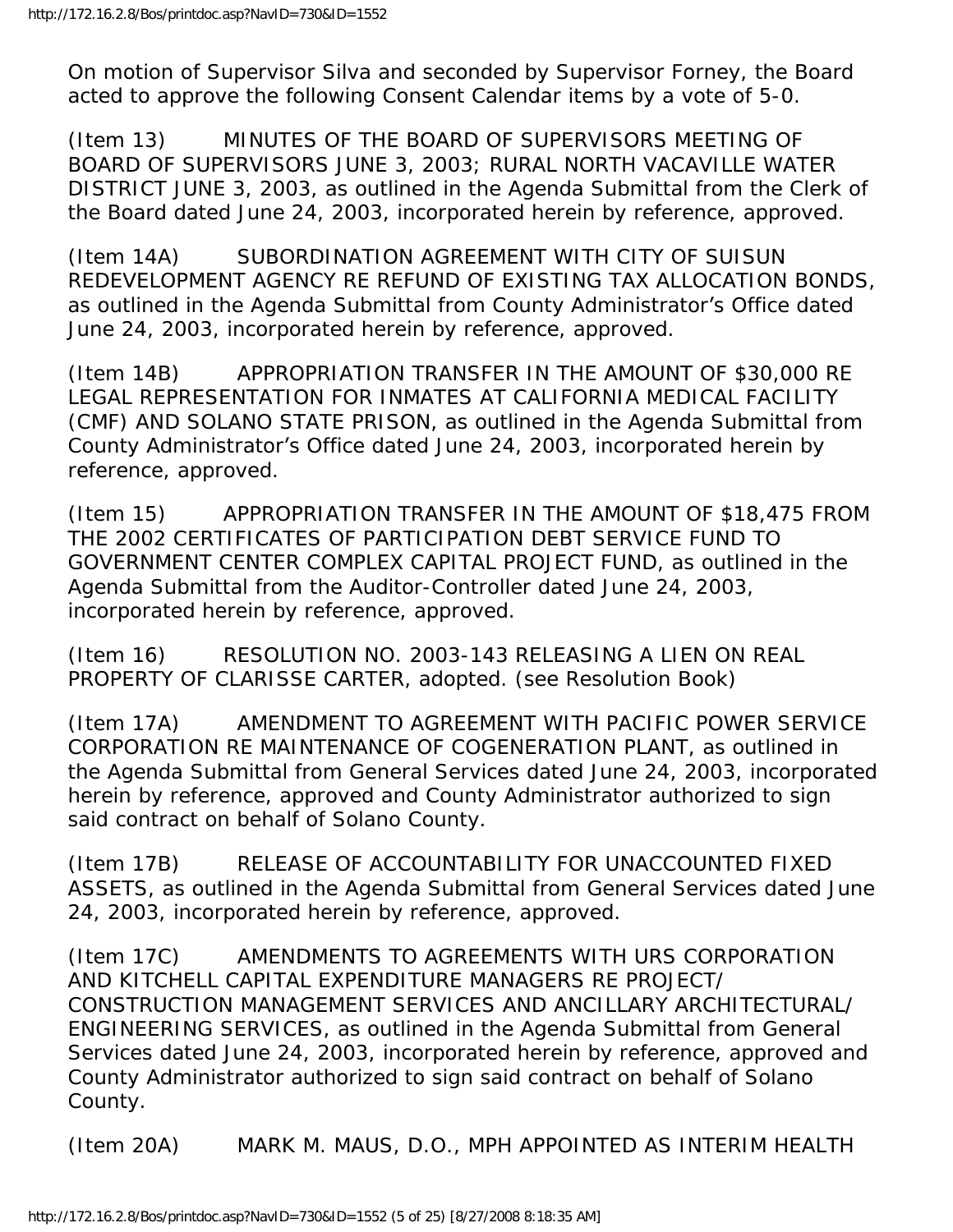OFFICER/DEPUTY DIRECTOR, as outlined in the Agenda Submittal from Health and Social Services dated June 24, 2003, incorporated herein by reference, approved.

(Item 20B) APPROPRIATION TRANSFER IN THE AMOUNT OF \$28,231 RE BLACK INFANT HEALTH PROGRAM, as outlined in the Agenda Submittal from Health and Social Services dated June 24, 2003, incorporated herein by reference, approved.

APPROPRIATION TRANSFER IN THE AMOUNT OF \$86,000 RE PUBLIC HEALTH BIOTERRORISM PREPAREDNESS AND RESPONSE, as outlined in the Agenda Submittal from Health and Social Services dated June 24, 2003, incorporated herein by reference, approved.

APPROPRIATION TRANSFER IN THE AMOUNT OF \$35,075 RE OFFICE OF TRAFFIC SAFETY GRANT FUNDS, as outlined in the Agenda Submittal from Health and Social Services dated June 24, 2003, incorporated herein by reference, approved.

(Item 20C) AMENDMENTS TO AGREEMENTS WITH INTERIM PHYSICIANS, BENICIA COMMUNITY ACTION CENTER, ALAMEDA BEHAVIORAL HEALTH, AND THE ECHO GROUP, as outlined in the Agenda Submittal from Health and Social Services dated June 24, 2003, incorporated herein by reference, approved, and the Chairman authorized to sign said amendments on behalf of Solano County.

(Item 20D) CONTRACT WITH SOLANO COMMUNITY COLLEGE RE SERVICES FOR CALWORKS STUDENTS, as outlined in the Agenda Submittal from Health and Social Services dated June 24, 2003, incorporated herein by reference, approved, and the Chairman authorized to sign said contract on behalf of Solano County.

(Item 20E) APPROPRIATION TRANSFERS OF UNANTICIPATED REVENUE IN THE AMOUNT OF \$750,000 AND \$814,000 FROM THE COUNTY MEDICAL SERVICES GOVERNING BOARD (CMSP), as outlined in the Agenda Submittal from Health and Social Services dated June 24, 2003, incorporated herein by reference, approved.

(Item 20F) AMENDMENTS TO AGREEMENTS WITH LEADERS IN COMMUNITY ALTERNATIVES, INC. AND HEALTH PARTNERSHIPS, INC., as outlined in the Agenda Submittal from Health and Social Services dated June 24, 2003, incorporated herein by reference, approved, and the Chairman authorized to sign said amendments on behalf of Solano County.

(Item 20G) CONTRACT WITH HUBBERT SYSTEMS RE HEALTH INSURANCE PORTABILITY AND ACCOUNTABILITY ACT (HIPAA) COMPLIANCE, as outlined in the Agenda Submittal from Health and Social Services dated June 24, 2003, incorporated herein by reference, approved, and the Chairman authorized to sign said amendments on behalf of Solano County.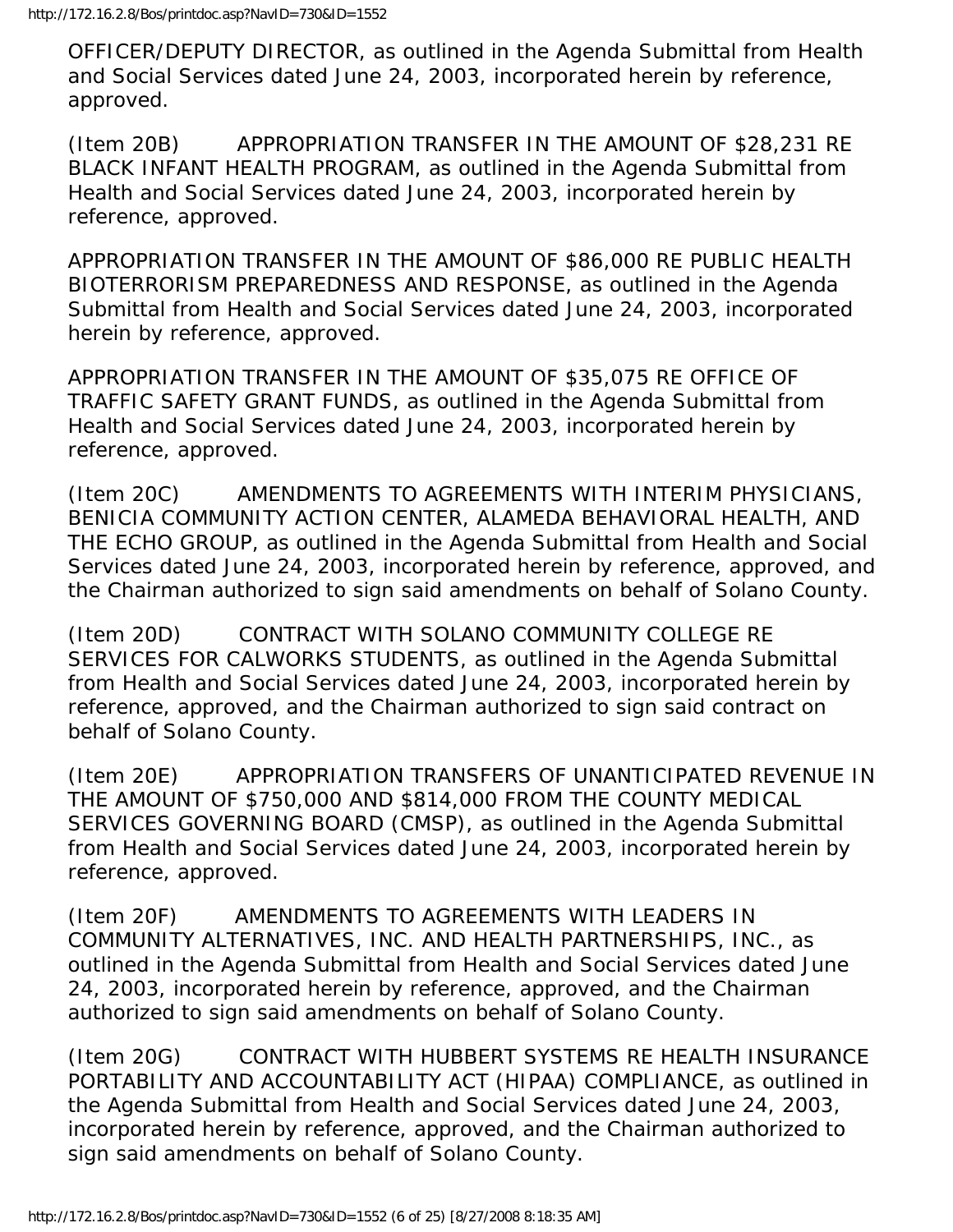(Item 20H) MEMORANDUM OF UNDERSTANDING (MOU) WITH THE SOLANO SAFETY NET CONSORTIUM (SSNC) RE HOMELESS SERVICES, as outlined in the Agenda Submittal from Health and Social Services dated June 24, 2003, incorporated herein by reference, approved, and the Chairman authorized to sign said MOU on behalf of Solano County.

(Item 20I) BAY AREA SERVICES NETWORK (B.A.S.N.) PROVIDER SUBSTANCE ABUSE TREATMENT AGREEMENTS WITH BI-BETT, INC. (RECOVERY CONNECTION, BI-BETT, INC. (SSAC), BI-BETT, INC. (SHAMIA), BI-BETT, INC. (JOHN'S PLACE AND SHAMIA), GENESIS HOUSE, HEALTHY PARTNERSHIPS, INC., HOUSE OF ACTS, PHARMATOX, INC., THE LATINO COMMISSION, as outlined in the Agenda Submittal from Health and Social Services dated June 24, 2003, incorporated herein by reference, approved, and the Chairman authorized to sign said contracts on behalf of Solano County.

(Item 21) LOCAL CHILD CARE PLANNING COUNCIL PRIORITIES FOR CHILD CARE FUNDING SOLANO COUNTY CHILDREN'S NETWORK, as outlined in the Agenda Submittal from Children's Network dated June 24, 2003, incorporated herein by reference, approved.

(Item 22A) THREE (3) MONTH EXTENSIONS TO AGREEMENTS WITH A.K. BEAN FOUNDATION, BI-BETT – DETOX, BI-BETT – DIABLO VALLEY RANCH, BI-BETT – OZANMUM CENTER, BI-BETT – RECOVER CONNECTION, BI-BETT – SHAMIA HOUSE, CA HISPANIC COMMISSION, CORNERSTONE RECOVERY SYSTEM, EAGLE RECOVERY PROGRAMS, GENESIS HOUSE, G.R.A.C.E., HEALTHY PARTNERSHIPS, HOUSE OF ACTS, PHARMATOX, YOUTH & FAMILY SERVICES, as outlined in the Agenda Submittal from Probation dated June 24, 2003, incorporated herein by reference, approved, and the Chairman authorized to sign said contracts on behalf of Solano County.

(Item 22B) TWO (2) MONTH EXTENSIONS FOR CONTRACTS WITH LIGOURI ASSOCIATES, INC., VALLEY TOXICOLOGY, AND FAMILIES FIRST, as outlined in the Agenda Submittal from Probation dated June 24, 2003, incorporated herein by reference, approved, and the Chairman authorized to sign said contracts on behalf of Solano County.

(Item 22C) RESOLUTION NO. 2003-144 ASSIGNING EXECUTION POWERS FOR ALL GRANT RELATED CONTRACTS AND BUDGETARY MATTERS ASSOCIATED WITH THE JUVENILE JUSTICE CRIME PREVENTION ACT OF 2000, adopted. (see Resolution Book)

(Item 23) RENEWAL AGREEMENTS FOR FY2003/04 WITH NATIONAL MEDICAL REGISTRY, NURSEFINDERS NURSE REGISTRY, PREFERRED STAFFING INC., STARMED, COMMUNITY MOBILE DIAGNOSTICS, DR. FRANK SCALERCIO, PAT LAWSON, as outlined in the Agenda Submittal from Sheriff/Coroner dated June 24, 2003, incorporated herein by reference, approved, and the Chairman authorized to sign said contracts on behalf of Solano County.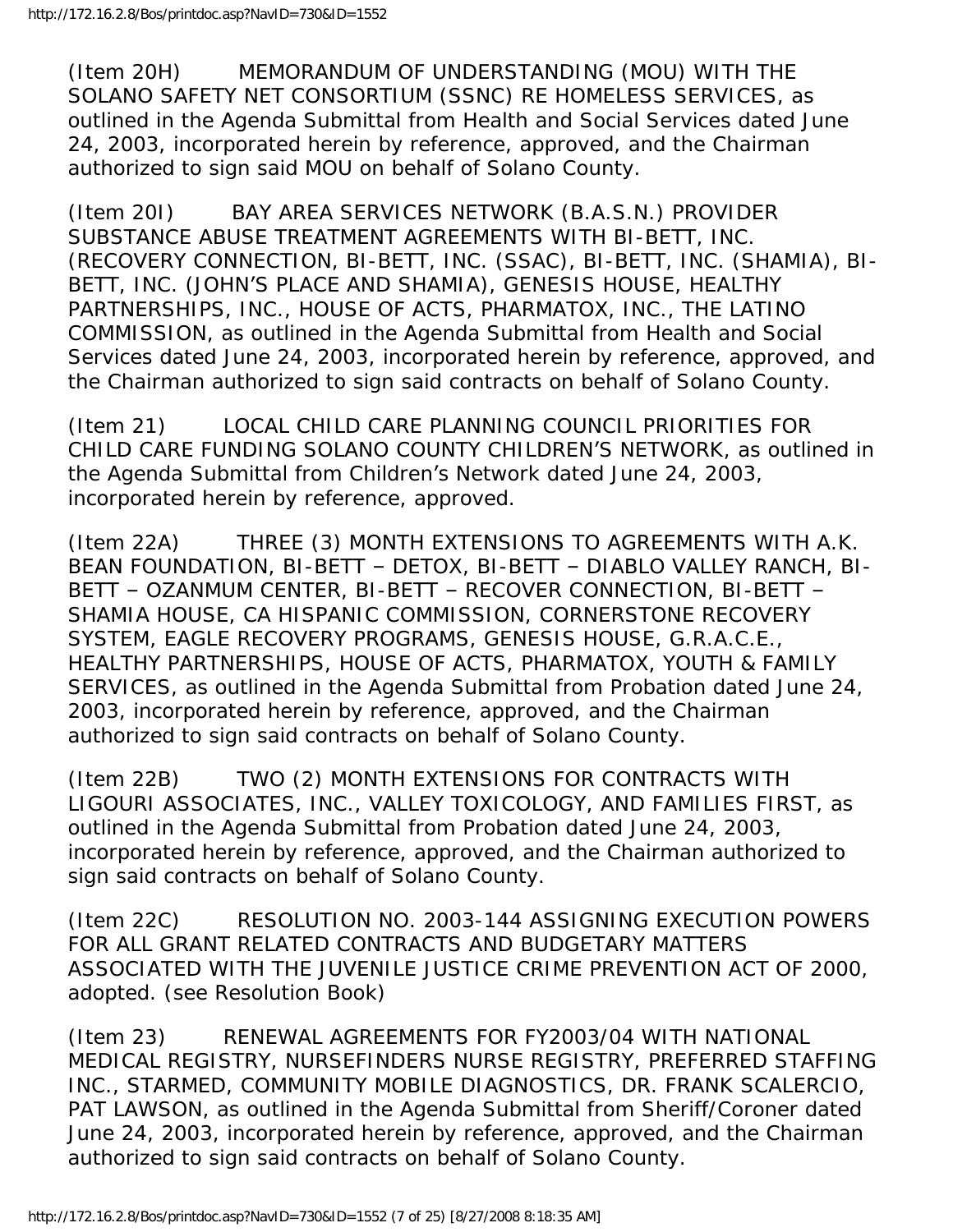(Item 24) AMENDMENT TO AGREEMENT WITH LONG BEACH GENETICS RE GENETIC TESTING, as outlined in the Agenda Submittal from Child Support Services dated June 24, 2003, incorporated herein by reference, approved, and the Chairman authorized to sign said contract on behalf of Solano County.

(Item 25) PUBLIC HEARING RE GREEN VALLEY OPEN SPACE MAINTENANCE DISTRICT ASSESSMENTS FOR FY2003/04, set for July 22, 2003 at 9:00 a.m.

RESOLUTION NO. 2003-145 DIRECTING PREPARATION OF ANNUAL ENGINEER'S REPORT FOR THE GREEN VALLEY OPEN SPACE MAINTENANCE DISTRICT, adopted. (see Resolution Book)

RESOLUTION NO. 2003-146 DECLARING ITS INTENTION TO ORDER IMPROVEMENTS AND LEVY ASSESSMENTS AND PROVIDING FOR HEARING AND NOTICE FOR LANDSCAPE AND LIGHTING MAINTENANCE ASSESSMENT DISTRICT (GREEN VALLEY OPEN SPACE MAINTENANCE DISTRICT), adopted. (see Resolution Book)

SPECIAL DISTRICTS GOVERNED BY THE BOARD OF SUPERVISORS:

(Item 26) EAST VALLEJO FIRE PROTECTION DISTRICT: Quarterly Meeting held: No business to conduct

#### **ORDERS**

(Item 28) INTERGOVERNMENTAL FUND TRANSFER AGREEMENT WITH THE PARTNERSHIP HEALTH PLAN OF CALIFORNIA AND THE STATE OF CALIFORNIA, APPROVED IN CONCEPT

 County Administrator Michael Johnson reviewed the information contained in the Agenda Submittal from his department dated June 24, 2003, incorporated herein by reference, regarding a contractual agreement between the Partnership Health Plan, the County and the State to facilitate an intergovernmental fund transfer that will increase the funding available for the provision of health care throughout the County by the Partnership Health Plan (Partnership). This essentially will leverage Federal funds and matching local dollars on provision of certain services, these funds could mean up to an additional \$30 million coming to the County. The County is involved since the Federal Government does not recognize the Partnership as a public agency.

 Responding to questions posed by Supervisor Kondylis regarding guarantees from the State, would the County collect interest on the funds from the Partnership, and are there other Counties doing this, Mr. Johnson outlined the process noting the Partnership will transfer money to the County in advance, on a monthly basis the County will transfer an allocation to the State, the State will then will pay that revenue back to the Partnership for medical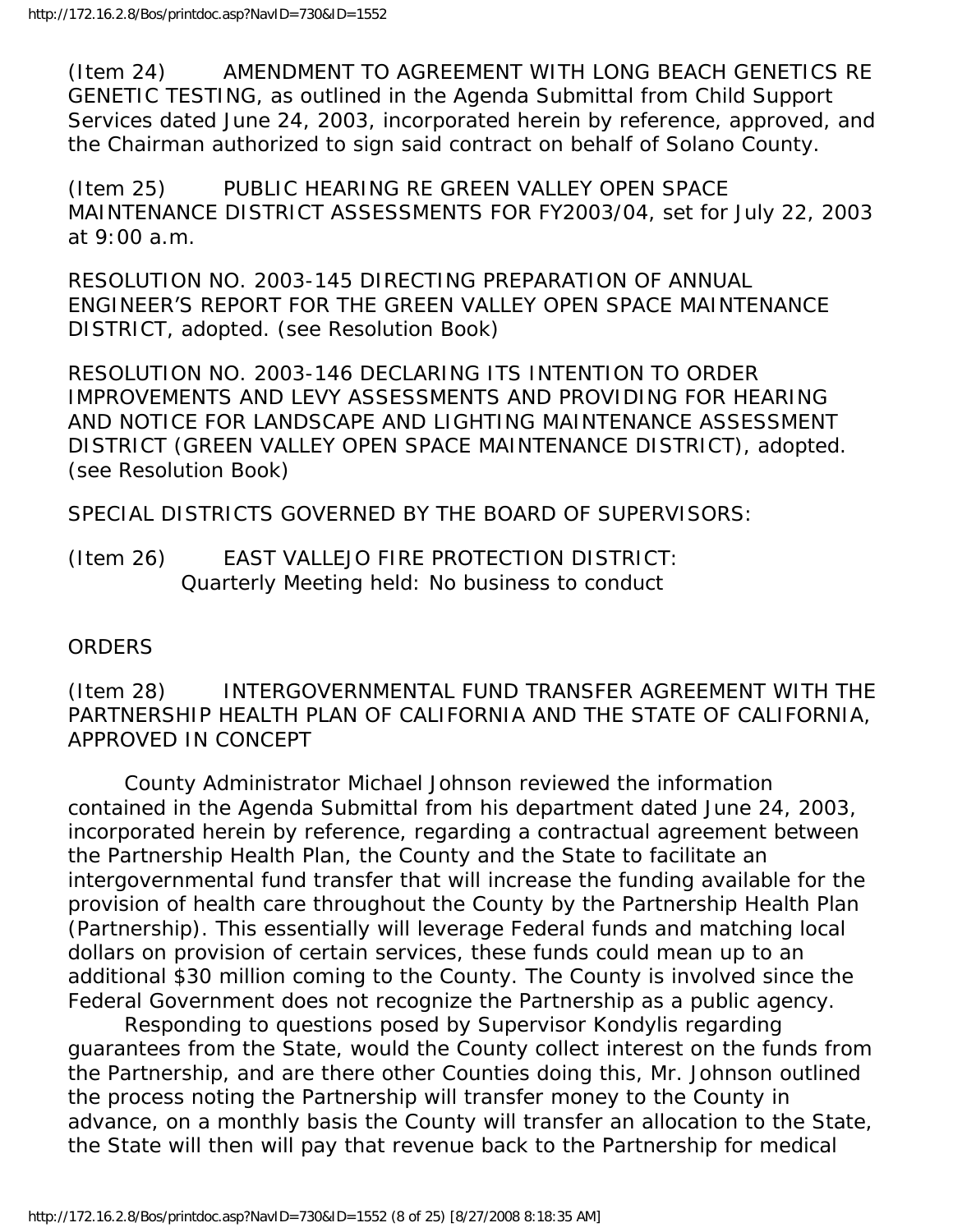services, and the State will report that payment to the Federal Government who will match that amount with intergovernmental (IGT) revenues that will go directly to the Partnership. After discussion, the County would retain the interest earned on funds from the Partnership, there would also be a charge of ½ of a percentage, about \$150,000 a year, which will not cover the liability issues. It is still unclear what the liability issues for the County will be. Other counties such as Los Angeles, San Bernardino, Contra Costa, and Monterey do these types of transfers, but those counties run their own hospital. The IGT process is a nationwide process that is used by states and counties, the only unique part here is that this is the first three party agreement.

 Responding to questions posed by Supervisor Forney regarding reducing the risk by getting the funds from the Partnership at one time, Mr. Johnson noted there would be a separate contract with the State for up to \$30 million, and the question remains if the County would be liable for that amount if the agreement with the Federal Government is cancelled. Deputy County Counsel Bernadette Curry noted the draft agreements list no dollar amount since reimbursement will be based on prior months billings, and explained how the three entities would be obligated.

 Supervisor Silva explained the basis of forming the Partnership, expressed concern with the County taking the risk, but feels this is a way to leverage Federal funds for the Partnership. Supervisor Silva feels the County should be getting 3% to do this transaction, is unsure of State charges, and proposed the Partnership give the County the \$30 million, that would be put on deposit, to pay the State monthly, and the County would keep the interest.

 Chairman Kromm feels there is no risk for the County, and voiced concern with the fragile coalition of providers, the need to increase provider rates, and feels a nominal rate to the County would be justified.

 There was a short discussion regarding a termination clause in the State contract, the Partnership fully indemnifying the County, and a comparison of a Tax Revenue Anticipation Notes (TRANS) loan and this type of transaction.

 Responding to questions posed by Chairman Kromm regarding charging school districts to do a TRANS, Treasurer-Tax Collector Chuck Lomeli noted the County does not charge to do the TRANS, since the property tax allocation could be taken if necessary.

 Responding to questions posed by Supervisor Kondylis regarding risks for the IGT loan, Mr. Lomeli noted there is no good analysis of what the risk is. The risk could be the 60 days in the out-clause and/or up to the \$30 million.

 A discussion followed regarding the responsibilities of the State to the Federal government.

 Supervisor Kondylis voiced concern if the Partnership would have enough money in reserve to keep the County harmless in relation to the responsibility to the State, noted the need to leverage all the money we can, but is concerned with the details.

 Supervisor Silva voiced concern with the County paying funds that may not be recouped from the State, the financial status of the Partnership, wants to review the final State contract, and feels the charge should be higher for the County to take this risk.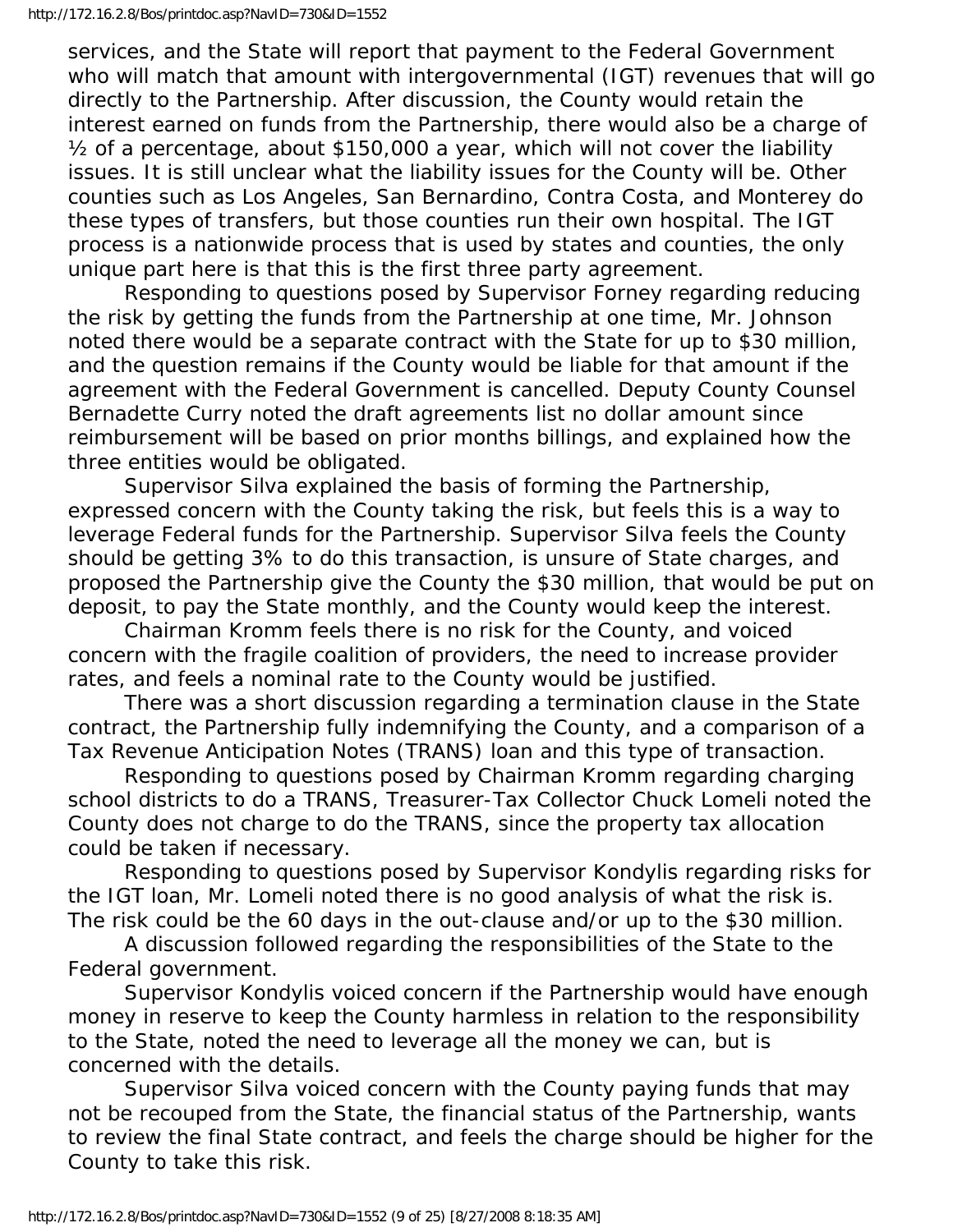Gary Erickson, Chief Financial Officer Partnership Health Plan, discussed the monthly current capitation process with the State, the Partnership must transfer the funds to the County, the County would then have to transfer the funds to the STate before the State would give any money to the Partnership. The Partnership is audited annually by Deloitte and Touche with clean audits, and further explained the financial status of the Partnership.

Supervisor Kondylis requested the Chairman review the final agreement prior to signing, questioned what the fees should be to cover County costs for these transactions, and noted the importance of providing health care. Responding, Mr. Johnson noted the Board could make changes to the agreement, and suggested coming back on June 30th for final review.

Supervisor Silva discussed the projected monthly cash outlay, and requested the Partnership consider putting \$4 million on deposit with the County or a bond, an insurance policy or a letter of credit for the cash. If the cash is on deposit it would stay in the treasury until the process is completed, and the County would keep the interest proceeds from that deposit.

 There was discussion regarding holding and/or utilizing some of the Partnership's reserve funds, and ways to earmark reserve funds to cover this transaction.

Responding to questions posed by Supervisor Forney regarding the turn around time, Mr. Erickson noted the draft language, reviewed how the process would work, feels the State would get a float of about 20 days on the funds prior to submitting it to the Federal government. The State will not be charging a fee, but will be getting the 20 to 25 days float of the money.

 Supervisor Vasquez posed questions regarding the current investment pool interest rate, Mr. Lomeli noted the current rate is about 2% and is declining about 25 basis points per quarter.

 Auditor/Controller William Eldridge noted support for leveraging funds, but is apprehensive about approving a claim if the money is not in the treasury, arrangements need to be made to ensure the money is there before sending money to the State, and feels the County should be amply rewarded for participating of which 50 basis points is not unreasonable.

Chairman Kromm noted Mr. Lomeli sits on the investment committee of the Partnership, and questioned if the Partnership could invest in the County pool, Mr. Lomeli is not sure if they can invest in the pool, but feels the suggestion to hold their funds as security for a loan is good.

County Counsel Dennis Bunting suggested using a performance bond, a letter of credit, or an insurance rather than cash. There could be problems how it is characterized, since these are not public monies.

Chairman Kromm noted the item would be back on June 30, 2003 with further detail, regarding means of collateral and fees.

Supervisor Silva feels the County Administrator should go back for more discussion regarding the willingness of the Partnership to pay the County a fee.

 On motion of Supervisor Kondylis and seconded by Chairman Kromm, the Board acted to approve in concept with the suggested changes including signature and clarification of indemnification of an Intergovernmental Fund Transfer Agreement with the Partnership Health Plan of California and the State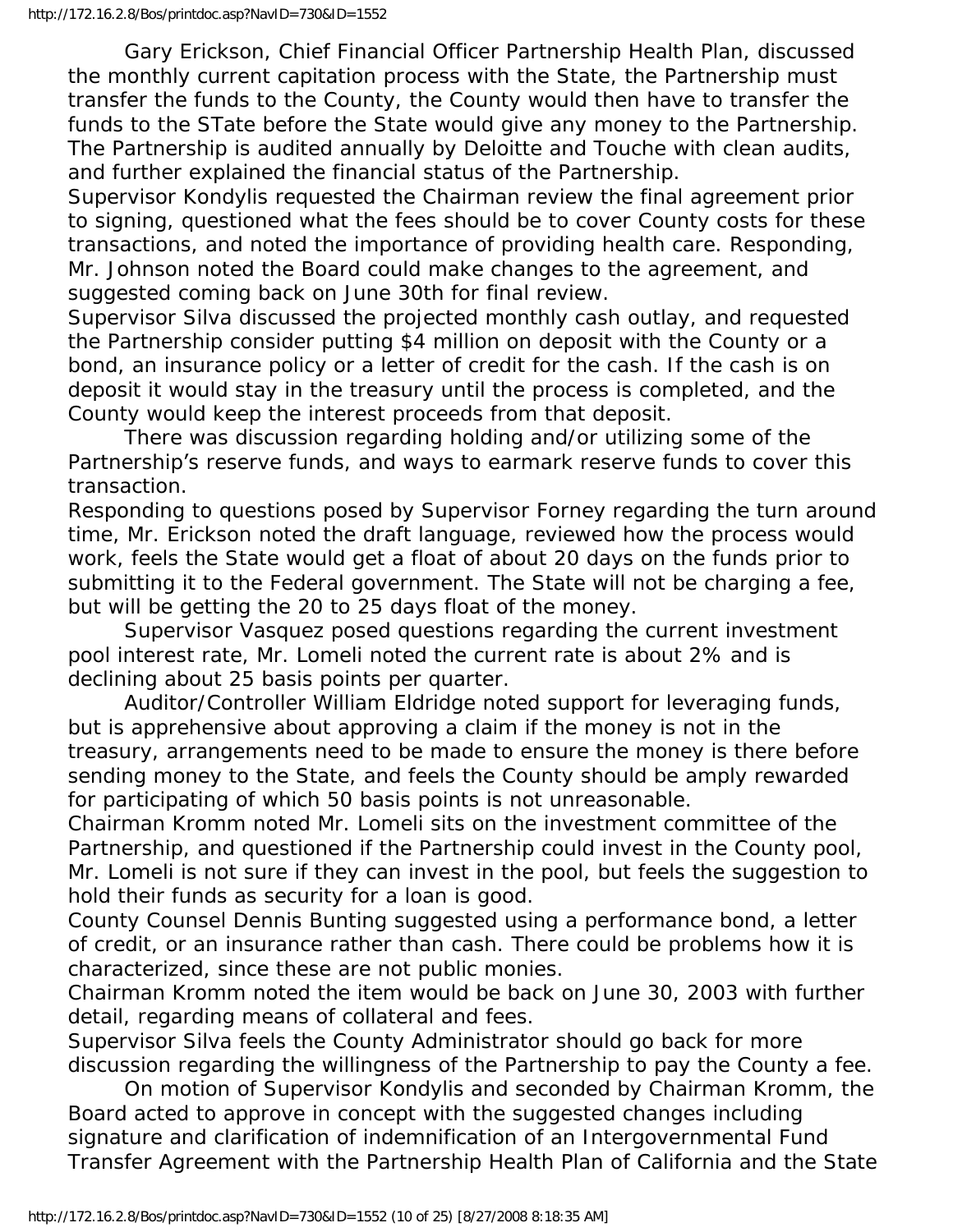of California. So ordered by a vote of 5-0.

(Item 29) RESOLUTION NO. 2003-147 OPPOSING STATION CASINOS INC. AND FEDERATED INDIANS OF GRATON RANCHERIA'S PROPOSED CASINO PROJECT, ADOPTED

County Counsel Dennis Bunting reviewed the information contained in the Agenda Submittal from his department dated June 24, 2003, incorporated herein by reference, regarding opposing a proposed casino project in Sonoma County and any site along the Highway 37 corridor.

Donald Tipton, Vallejo, voiced concern with the lack of representation for Indian Gaming, with Landuse planning, with restricting use of land, and the need for the County to update the General Plan.

Several Supervisors noted support for Indian Gaming as originally enacted, but voiced concern with impacts to South County and Highway 37, and with the effects such a facility would have on County services.

 On motion of Supervisor Vasquez and seconded by Supervisor Kondylis, the Board acted to adopt Resolution No 2003-147 Opposing Station Casinos Inc. and Federated Indians of Graton Rancheria's Proposed Casino Project. So ordered by a vote of 5-0.

(Item 30A) SOLANO COUNTY FAIR AUDIT REPORT FOR YEAR ENDED DECEMBER 31, 2002, ACCEPTED

Tess Lapira, Auditor-Controller's Office, reviewed the information contained in the Agenda Submittal from her department dated June 24, 2003, incorporated herein by reference, regarding accepting the audit of the Solano County Fair and noting a correction to page 11 the Net Horse Racing Expenses should show an increase of \$69,429 instead of a decrease.

Fair Director Kim Myrman discussed the operating loss, budgeting for this loss in 2002, changes to an investment based strategy focusing on long-term results, investments in 2002, a reduction in the number of horse racing days resulting in declining revenues, and that the loss is far less the projected amount.

Responding to questions posed by Chairman Kromm regarding attendance, and where funding for the Master Plan is shown in the budget, Ms. Myrman noted attendance increased 7% in 2002, and funding for the Master Plan is in the administration and capitol improvement portions of the budget. There was a brief discussion regarding costs and the redevelopment program for the fair grounds that will affect the 2003 budget.

 On motion of Supervisor Kondylis and seconded by Supervisor Forney, the Board acted to accept the Audit of the Solano County Fair for the year ended December 31, 2002. So ordered by a vote of 5-0.

(Item 30B) FOLLOW-UP REVIEW OF THE INMATE WELFARE FUND AUDIT REPORT

Tess Lapira, Auditor-Controller's Office, reviewed the information contained in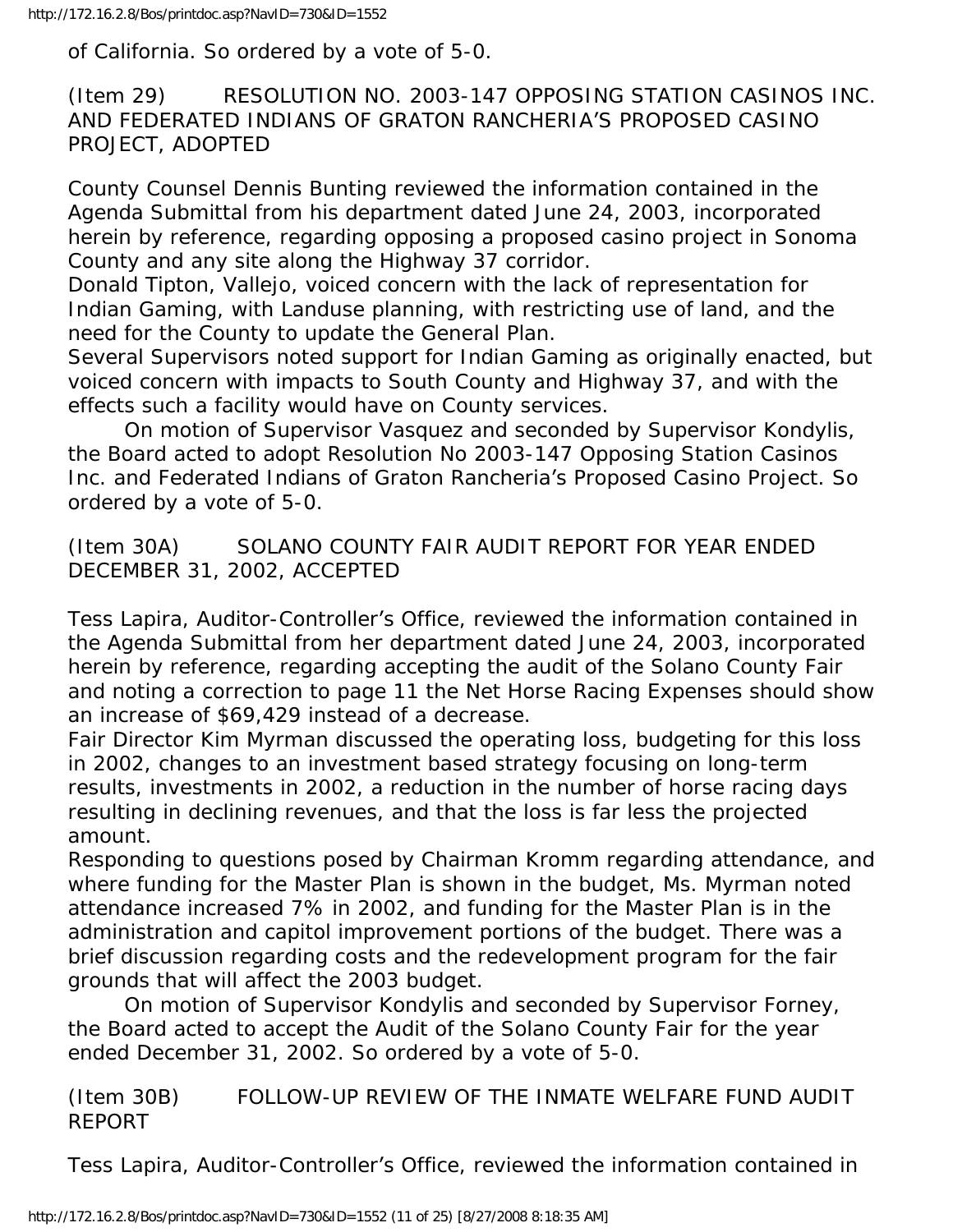the Agenda Submittal from her department dated June 24, 2003, incorporated herein by reference, regarding follow-up review on the Audit Report presented to the Board of Supervisors on August 27, 2002 on the Inmate Welfare Fund.

 On motion of Supervisor Silva and seconded by Supervisor Vasquez, the Board acted to accept the follow-up review. So ordered by a vote of 5-0.

(Item 31A) HEALTH AND SOCIAL SERVICES MASTER LIST OF CONTRACTS FOR FIRST QUARTER RENEWALS FOR FY 2003/04, APPROVED

RESOLUTION NO. 2003-148 APPROVING VARIOUS AGREEMENTS WITH THE STATE OF CALIFORNIA, ADOPTED

RESOLUTION NO. 2003-149 DELEGATING SIGNATURE AUTHORITY TO THE DIRECTOR OR DEPUTY DIRECTOR/HEALTH OFFICER OF THE DEPARTMENT OF HEALTH AND SOCIAL SERVICES, ADOPTED

Assistant Director of Health and Social Services Stephen Betz reviewed the information contained in the Agenda Submittal from his department dated June 24, 2003, incorporated herein by reference, regarding the Master List of Routine Contracts for the first quarter of FY 2003/04, and noted a correction to contract 477 with Seneca Center that should be for \$100,000.

Director of Health and Social Services Patrick Duterte noted a meeting will be taking place with contractors to discuss Board priorities, cuts in the State budget, and reaffirming partnerships with the contractors.

Rev. Robert Fuentes, Faith in Action, voiced concern with proposed contract cuts of \$75,000. Rev. Fuentes noted Faith in Action was formed to meet the needs for senior services, they serve approximately 2,000 seniors across the County who are chronically ill, frail, and/or home-bound and the number of seniors needing services is increasing. Transportation to and from medical appointments is their number one request, and described the services that are provided along with the transportation. There are currently 130 volunteers providing over \$855,000 in services. Rev. Fuentes noted if the funds are cut, Faith in Action may have to turn down requests for assistance, noted the importance of the services they provide, and asked the funding continue. On motion of Supervisor Kondylis and seconded by Supervisor Silva, the Board acted to approve the Health And Social Services Master List Of Contracts for First Quarter Renewals for FY 2003/04, to Adopt Resolution No. 2002-148 Approving Various Agreements with the State of California, and Resolution No. 2002-149 Delegating Signature Authority to the Director or Deputy Director/ Health Officer of the Department of Health and Social Services. So ordered by a vote of 5-0.

(Item 31B) REPORT OF THE CHILDREN'S POLICY AND PLANNING COUNCIL, RECEIVED

 SUPERVISOR FORNEY APPOINTED TO THE CHILDREN'S POLICY AND PLANNING COUNCIL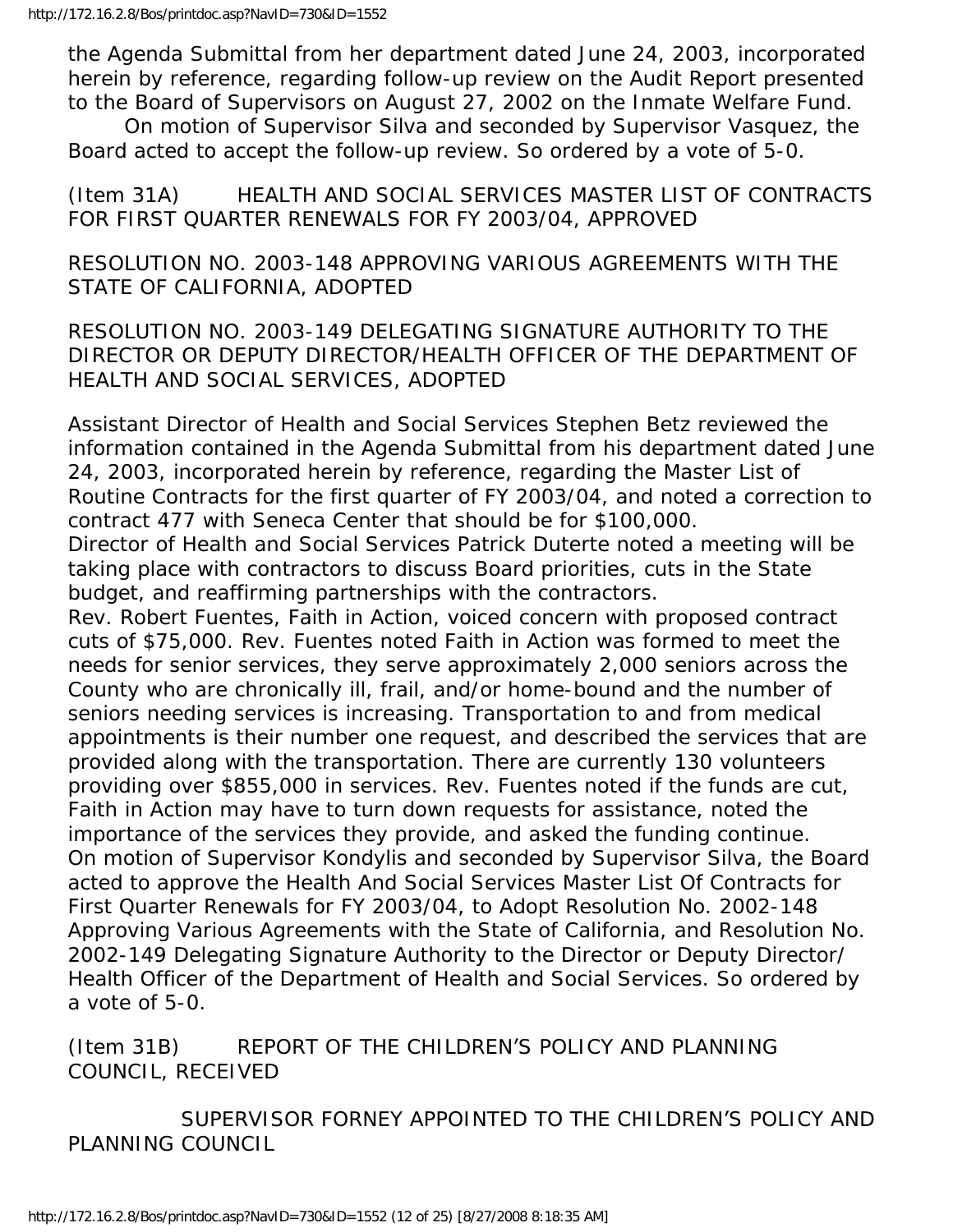Director of Health and Social Services Patrick Duterte presented the information contained in the Agenda Submittal and a visual presentation from his department dated June 24, 2003, incorporated herein by reference. Responding to comments by Chairman Kromm regarding participation by a Board member on this committee, Supervisor Forney agreed to participate on this council.

 On motion of Supervisor Kondylis and seconded by Supervisor Vasquez, the Board acted to appoint Supervisor Forney to the Children's Policy and Planning Council. So ordered by a vote of 5-0.

CLOSED SESSION: The Board moved into Closed Session at 12:45 p.m. to continue the discussions of the earlier closed Session. The Board moved out of Closed Session at1:18 p.m.

## (Item 31C) CHILD PROTECTIVE SERVICES (CPS) OMBUDSPERSON REPORT RECEIVED

Deputy Director Health and Social Services-Child Protective Services Laura Fowler presented a brief introduction of the information contained in the Agenda Submittal from her department dated June 24, 2003, incorporated herein by reference, regarding the first annual Child Protective Services Ombudsperson Report.

Sarah Chapman, Ombudsperson Program, reviewed a visual presentation, incorporated herein by reference, outlining the function of the Ombudsman, reviewed the Beginning, Services, Don'ts, Clientele, Process, Outreach, Evaluation, Types of Complaints, Disposition of Complaints, Recommendations/ Suggestions, and results of the Client Satisfaction Survey.

There was a brief discussion regarding the great reduction in the number of complaints being received, the scope of authority of the Ombudsman, and the accessibility of Ms. Fowler to address problems.

Ms. Fowler commended Ms. Chapman for her many attributes in assisting in researching concerns, and the benefits of Ms. Chapman's services.

(Item 31D) IMPLEMENTATION OF THE MASTER SETTLEMENT AGREEMENT (MSA) STRATEGIC PLAN FOR IMPROVED HEALTH ACCESS AND REDUCED RATES OF ALCOHOL, TOBACCO AND OTHER DRUG ABUSE, APPROVED

\$200,000 ONE TIME CONTRIBUTION TO THE SOLANO COALITION FOR BETTER HEALTH RE "INSURE ALL KIDS CAMPAIGN", APPROVED

AGREEMENT WITH COMMUNITY MATTERS RE SUPPORT TO COUNTYWIDE ALCOHOL, TOBACCO, AND OTHER DRUG (ATOD) COALITION, APPROVED

The Board was provided with an Agenda Submittal from Health and Social Services dated June 24, 2003, incorporated herein by reference, regarding implementation of the Master Settlement Agreement (MSA) Strategic Plan. Britt Ferguson, County Administrative Office, noted the recommendations by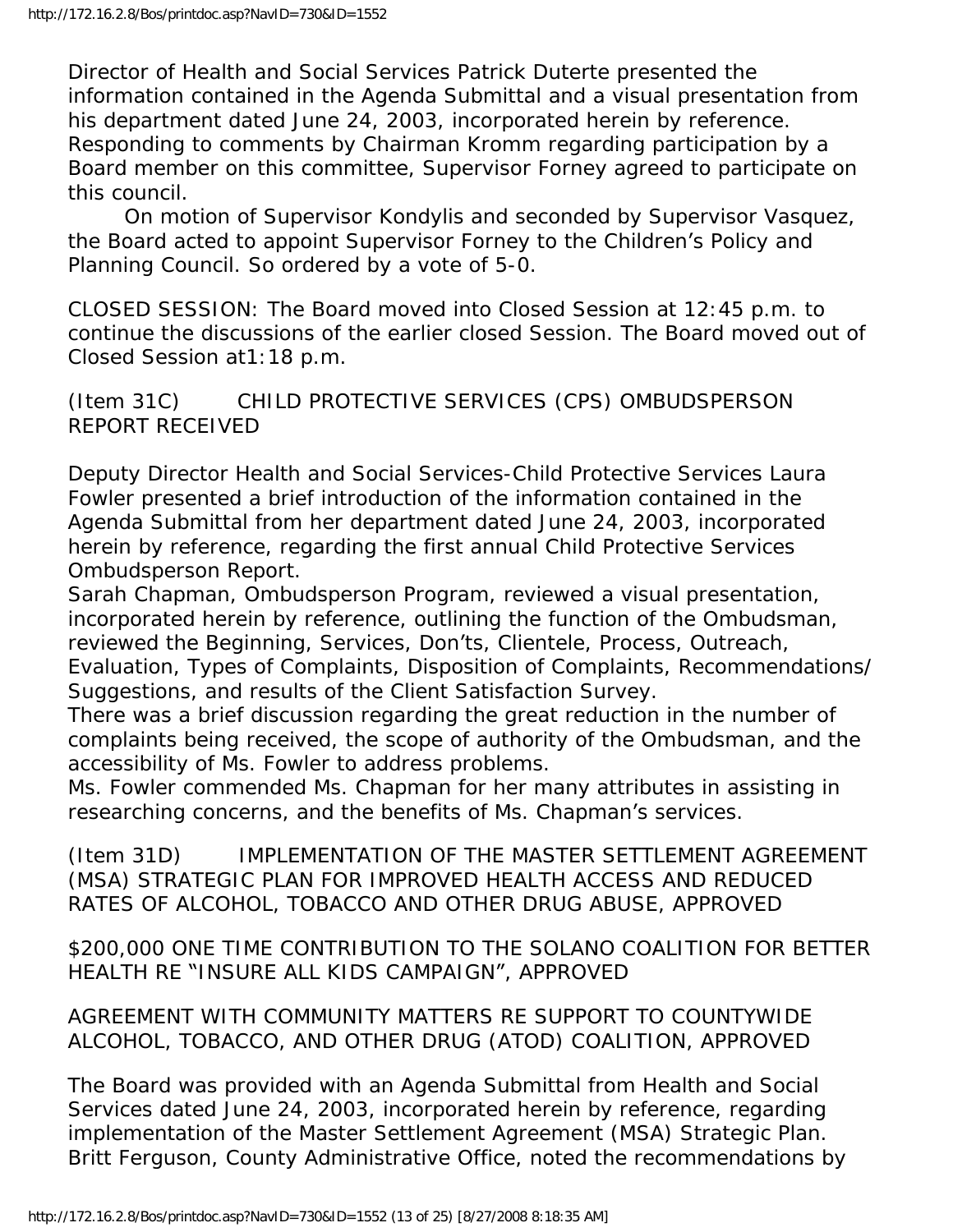the County Administrator's Office are different than the recommendations of the department.

Supervisor Kondylis noted disagreement with the County Administrator's recommendations, feels we need to move forward, noted that all the MSA funds were committed to be spent for health related issues specifically dealing with drug, alcohol and tobacco abuse. Supervisor Kondylis further noted there have been changes and would also like to see ways to include prevention measures for very young children, and free and total access to birth control. Bob Harrison, Chief Vacaville Police Department, was glad to see collaboration and progress relating to alcohol, tobacco and other drug (ATOD) issues Countywide over the last year, Vacaville has been working for over 2 years and is ready to move forward. Chief Harrison further discussed the many programs offered in Vacaville, urged the Spending Plan not be referred back to the Advisory Board, and discussed the refined plans that has been submitted by Vacaville and one by Vallejo. Chief Harrison noted these funds will be seed money to assist the efforts, and encouraged the Board not defer this action, not delay this or use these funds for existing programs.

Supervisor Silva noted this is a carryover from last year, it is the \$75,000 for the administration of the programs; and posed questions regarding the ongoing funding, responding Chief Harrison noted there is \$25,000 for the first year for planning, \$75,000 for the second year plus a per capita for the first year of implementation. These funds are for a 1 to 1 match, these funds will be used to help support existing programs.

Jeannie Villarreal, Fighting Back Partnership, noted the tremendous time and energy over the last 3 years that has gone into crafting the MSA Reducing Rates Strategic Plan, city teams have been established throughout the County. Ms. Villarreal discussed the work that has been done and the ongoing work needed to reduce the ATOD rates, the benefits of reducing those rates, and requested the Board remain with their previous decision on how these funds will be spent.

Mel Orpilla, Vallejo City Team/Fighting Back Partnership, discussed the 3 years of hard work, the Vallejo City Plan, the total of \$137,000 available to Vallejo that is necessary to implement their plan to reduce ATOD rates, and how the community is depending on the Board to move forward with carrying out the MSA Plan, and allocate the full amount of funds to each city.

Tim Crew, Chairman Rio Vista ATOD Collaborative, discussed the success in the collaborative efforts, the need to continue these efforts, the benefits the funding would mean to programs for the residents of Rio Vista, the process endorsed by the Board, the countless hours invested into this, and expressed great concern with the possibility of the funds being taken away.

Beck Billing, Benicia ATOD City Team, hopes the Board will follow through with the plans in each community, noted the countless hours spent by volunteers in each community, the frustrations, the need to move forward with these plans for our children and their futures, and that prevention and intervention are critical for success.

Jim Trimble, MSA ATOD Reducing Rates/Chief Benicia Police Department, requested Marcia Jo, Health and Social Services, introduce the advisory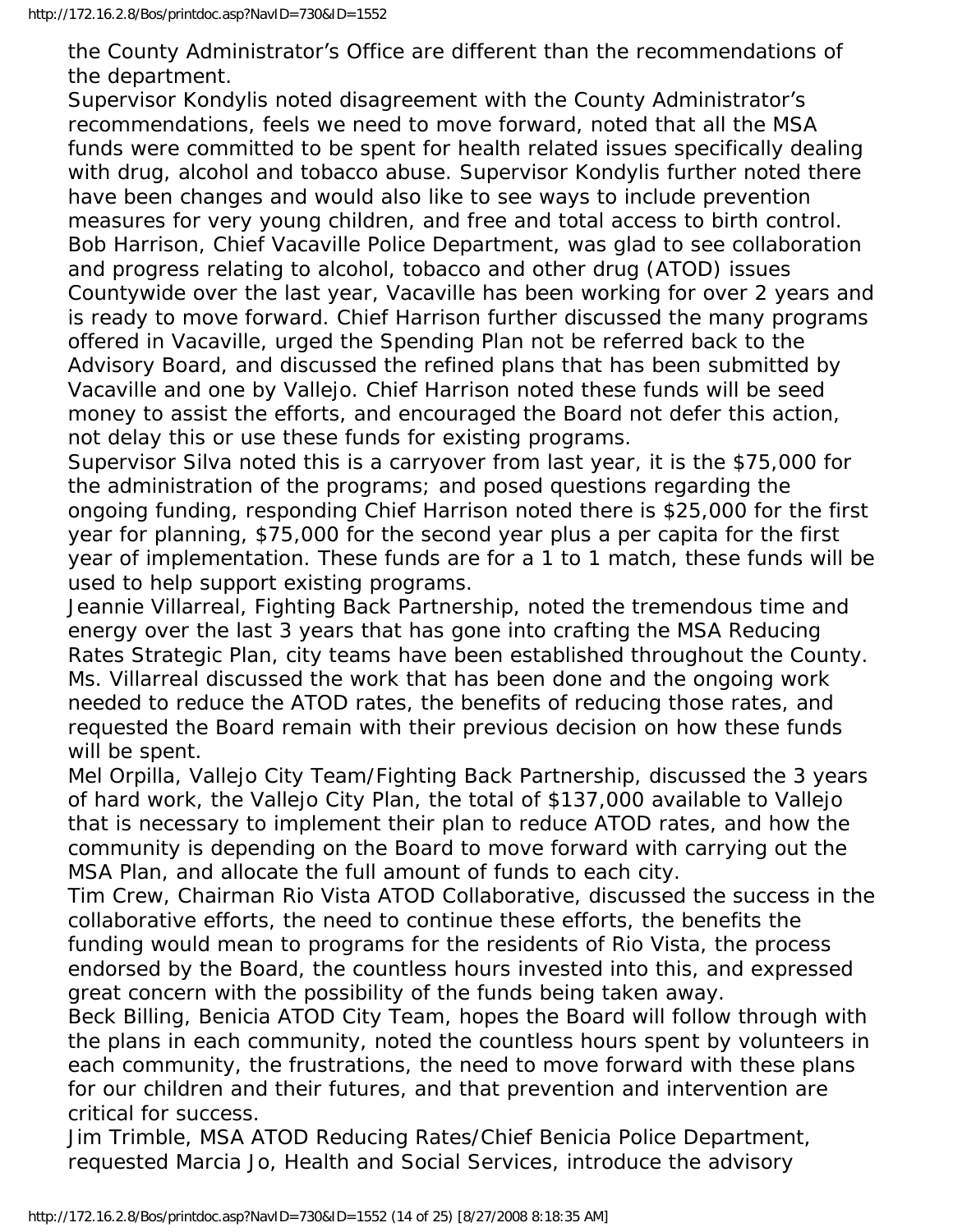committee members that were present.

Donna Wapner, MSA Advisory Board, discussed the work done in all the cities over the last few years, development of procedures by the MSA Advisory Board. Ms. Wapner noted support of the All Kids Campaign recommendation for \$200,000, support for the Community Matters Contract \$75,000, and the Advisory Board would like the 2003/04 budget to remain with no changes. The efforts that have been started need to get going, there is a good viable strategic plan. The Advisory Board sees themselves as facilitators for the process and to provide feedback to the Board of Supervisors on a regular basis, and recommends moving forward with the recommendations as originally presented, and if necessary roll the funds over into 2003/04 to support those efforts.

Katie Ricklefs, MSA Advisory Board/Health Access Coalition, commended the Board for their actions, noted Solano is one of only a few counties that has stayed true to use these dollars for health improvement and reducing rates of ATOD. Ms. Ricklefs complimented all the hard work that has been done, the major health goals in the County, added health care and enrolling for many in the County with the use of MSA funds, the additional projects that can be done with this funding, the need for dental services for low income residents, and would like to move forward with the plan.

Chief Trimble, MSA Advisory Board, commended the Board for their leadership, understanding and support in creating a system that will improve health in the County, there is a lot of money involved, but feels the plan should move forward. Chief Trimble noted the hard work by the staff from Health and Social Services and the volunteers, the MSA Strategic Action Plan that was developed in 2001 is one everyone agrees to, support comes with dollars and is the only way it will work. It is important, that if the plan is abandoned it is done for the right reasons. All 7 cities are well on their way to developing their plans, Vacaville and Vallejo are ready to move forward with their plans,

implementation is important, delay will cause some to fall by the wayside, and recommends the Board support the recommendations by Health and Social Services and fund the contract for Community Matters. Chief Trimble requested staff be given some direction to look at and bring back some of the things that have not been moving forward; not to send this back to the committee for assessment which would cause delays, and to move forward with the contracts with the cities that are ready to move forward today.

Deborah McGuire, Vacaville City Team/Youth Taking on Tobacco, noted the extensive work that has been done over the last 3 years, and feels the Board needs to move forward with the funding and the plan.

Juan Camacho, Jr., Suisun City, reiterated previous comments in support of the MSA Plan, noted the need for the cities and County to work together to accomplish the goals of the strategic plan, that the cities are ready, and please do not shut them down.

Supervisor Silva noted this has been going for a long time, the Advisory Committee has come together very quickly, feels the project should move forward, and does not support the County Administrator's recommendations. Supervisor Forney suggested moving forward, and to come back with further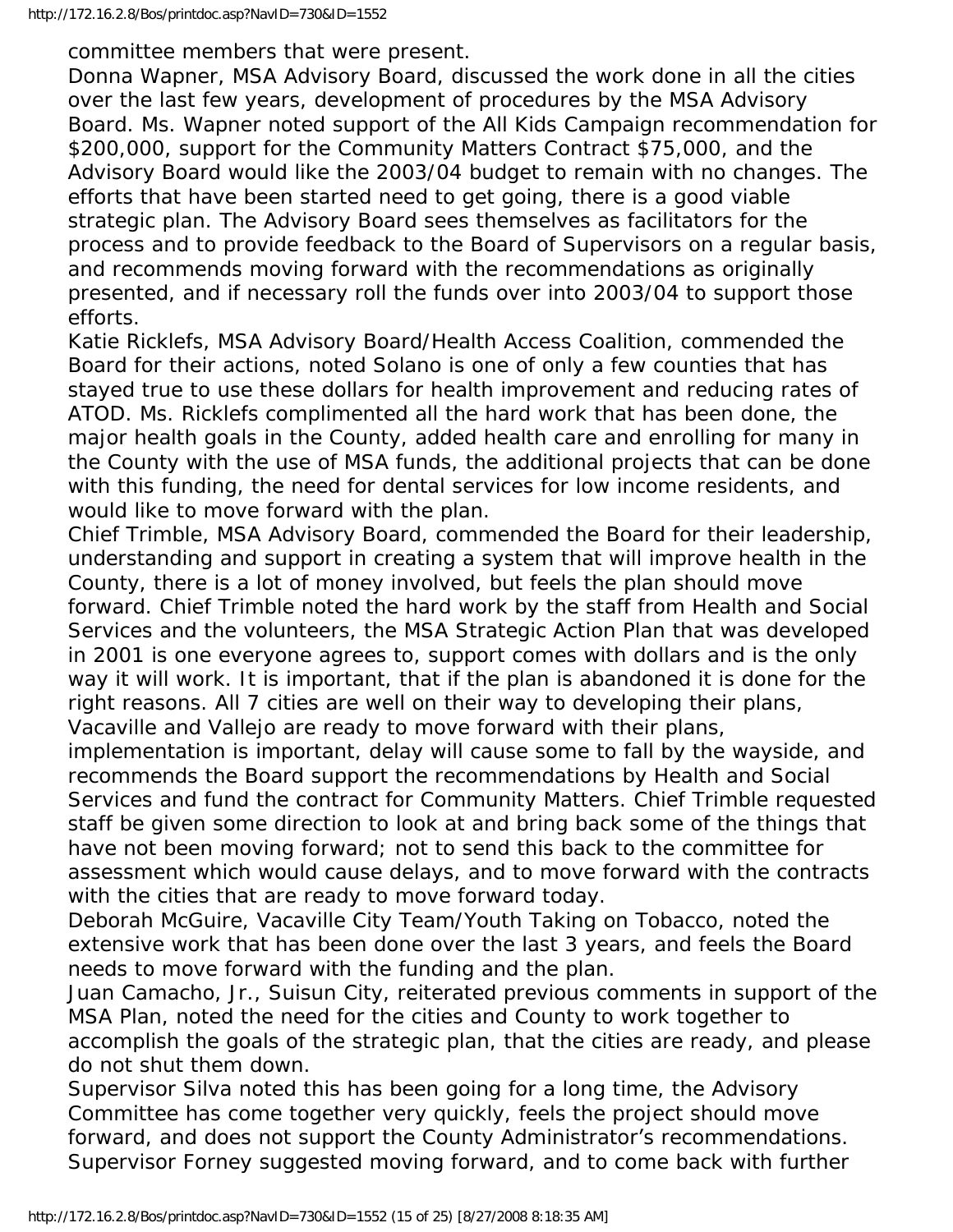recommendations.

Chairman Kromm noted support for moving forward and the coalition process from Councilwoman Jane Day, Councilman Pete Sanchez from Suisun City, Vallejo Mayor Tony Intintoli, Fairfield Vice-Mayor Harry Price and City Manager Kevin O'Rourke, and a letter dated June 24, 2003, incorporated herein by reference from Rio Vista Mayor Marci Coglianese.

There was a discussion regarding funding the plans from Vacaville and Vallejo that were recently received, and funds that were available in the 2002/03 funding cycle that will be carried over to fund these plans.

On motion of Supervisor Silva and seconded by Supervisor Forney, the Board acted to accept the report on implementation of Master Settlement Agreement (MSA) Strategic Plan for improved health access and reduced rates of alcohol, tobacco and other drugs, to approve a one-time contribution to the Solano Coalition for Better Health in the amount of \$200,000 for support of the Insure All Kids Campaign, and to approve a one-year contract in the amount of \$75,000 with Community Matters to provide administrative and technical support to a Countywide Alcohol, Tobacco, and Other Drug (ATOD) Coalition. So ordered by a vote of 4-0; Supervisor Kondylis excused.

(Item 32) PRESENTATION OF PRELIMINARY FINDINGS RE SOLANO COUNTY ADULT DETENTION NEEDS ASSESSMENT AND FACILITIES MASTER PLAN, RECEIVED

ALTERNATIVE 1 CHOSEN RE SITE LOCATION AND IMPLEMENTATION FOR ADULT DETENTION FACILITIES

County Architect Kanon Artiche reviewed the information contained in the Agenda Submittal from his department dated June 24, 2003, incorporated herein by reference, regarding the Needs Assessment and Master Plan for the Adult Detention Facilities, noting the difference in the four alternatives centers around where the pre-sentenced population would reside.

Dan Smith, Dan Smith & Associates, presented a visual presentation titled "Adult Detention Needs Assessment and Master Plan" beginning with the Goals and Objectives, Methodology, Historical & Existing Detention Population Data. There was a brief discussion regarding reasons for spiking of the jail population, and the population reaching capacity in the County facilities. Mr. Smith continued the presentation with the Average Daily Population, and the Five Inmate Population Projection Models.

George Dykes, Kitchel, reviewed the Existing Detention Facilities Review of Downtown Fairfield and Claybank Jail portion of the presentation.

Mr. Smith continued the presentation with Housing & Operational Alternatives.

Mr. Dykes reviewed the Downtown Fairfield Detention Facility site plan, Claybank Expansion – Build-Out, Claybank Expansion – 500 Inmates-Pre-Sentenced or 750 Beds, Claybank Expansion –Phase II (2025), and the Vallejo Jail—250 Beds.

Supervisor Silva expressed concern of planning work being done by the City of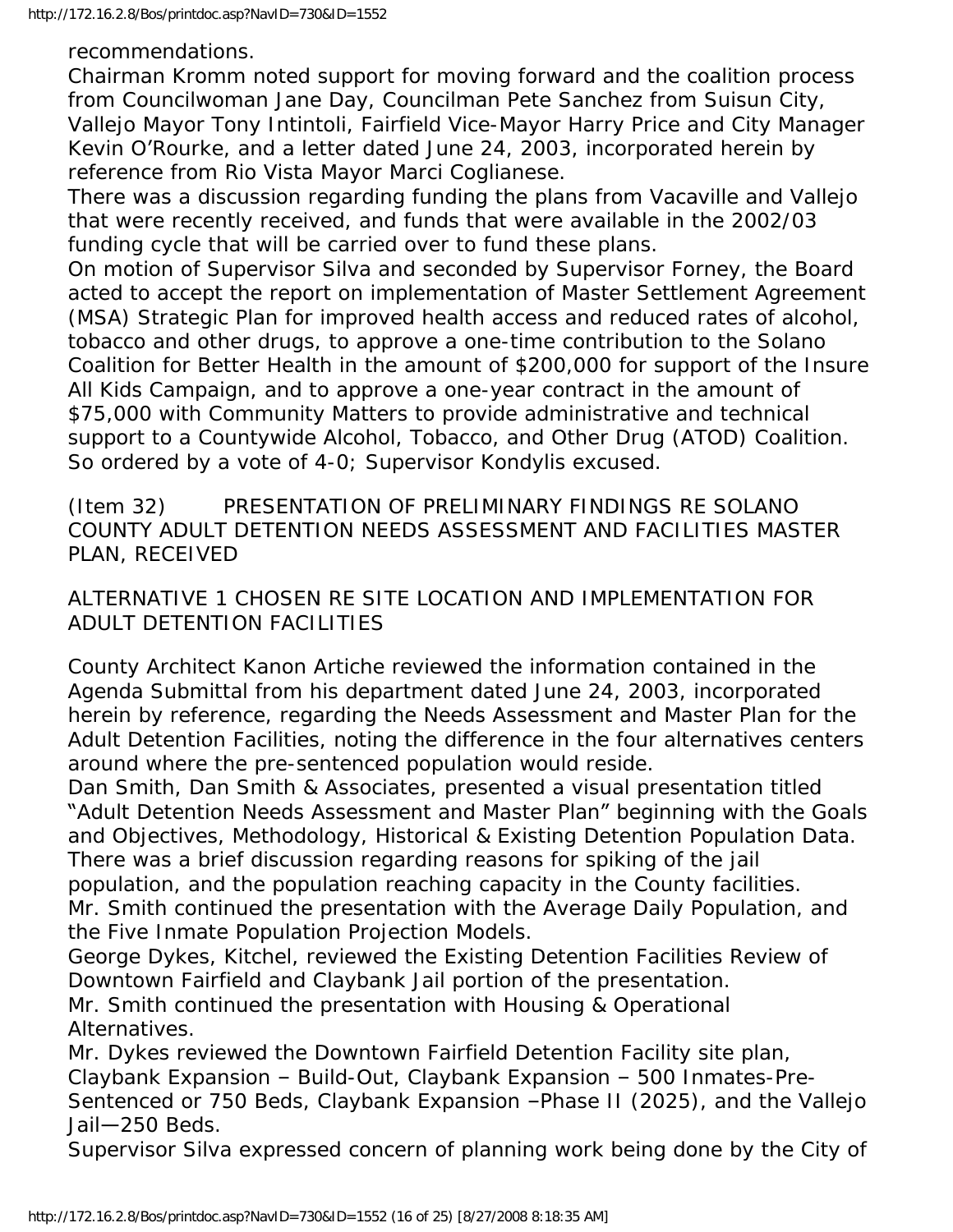Vallejo, and a brief discussion followed on working with the City of Vallejo and the Courts to address facility needs in Vallejo.

Mr. Dykes continued with Implementation Schedules of Alternative 1, 2, 3, and 4, capital costs, Operational Costs, Capital and Operational Costs, The Choice of the Alternative to be further developed. There was a discussion on the effects of transportation of inmates and staffing versus housing the presentenced inmates near the courts.

Responding to questions posed by Supervisor Forney regarding the cost effectiveness of building a jail in Vallejo, Sheriff Gary Stanton noted it is cost effective to build a jail in Vallejo only if it is in conjunction with the Court, and discussed booking of prisoners, reasons the old jail was closed, transportation costs and safety issues.

Responding to questions by Chairman Kromm regarding preferences, Sheriff Stanton noted he would prefer Alternative Number 1, with work being done at Claybank, Fairfield, then Vallejo.

On motion of Chairman Kromm and seconded by Supervisor Silva, the Board acted to endorse Alternative 1 for staff to finalize the Needs Assessment and Master Plan. So ordered by a vote of 4-0; Supervisor Kondylis excused.

(Item 33) REQUEST FOR PROPOSALS TO BE ISSUED RE PLANNING STUDY FOR THE OLD TOWN CORDELIA IMPROVEMENT PROJECT

Director of the Department of Transportation Charlie Jones reviewed the information contained in the Agenda Submittal from his department dated June 24, 2003, incorporated herein by reference, regarding obtaining proposals for a planning study for the Old Town Cordelia Improvement Project.

Responding to questions posed by Chairman Kromm regarding community involvement, Mr. Jones noted there is good community involvement, as part of the project community meetings will be held for input, after the final concept plan is done, it will be brought back to the Board.

 On motion of Supervisor Silva and seconded by Supervisor Forney, the Board acted to authorize Request for proposals to be issued for planning study for the Old Town Cordelia Improvement Project, and to authorize the County Administrator to award an agreement with the selected consultant. So ordered by a vote of 4-0; Supervisor Kondylis excused.

(Item 34) FIVE-YEAR NOTICE OF INTENT TO INITIATE A COMPETITIVE BID PROCESS IN 2008 TO WASTE HAULERS SERVICING UNINCORPORATED AREAS OF DIXON, FAIRFIELD, SUISUN, AND VACAVILLE

5 YEAR CONTRACTS TO BE NEGOTIATED WITH CURRENT HAULERS SERVICING UNINCORPORATED AREAS OF DIXON, FAIRFIELD, SUISUN, AND VACAVILLE

Director of Environmental Management Birgitta Corsello reviewed the information contained in the Agenda Submittal from her department dated June 24, 2003, incorporated herein by reference, regarding formalizing garbage contracts in the unincorporated areas of the County and to give them a 5 year notice on the competitive process that will take place at that time.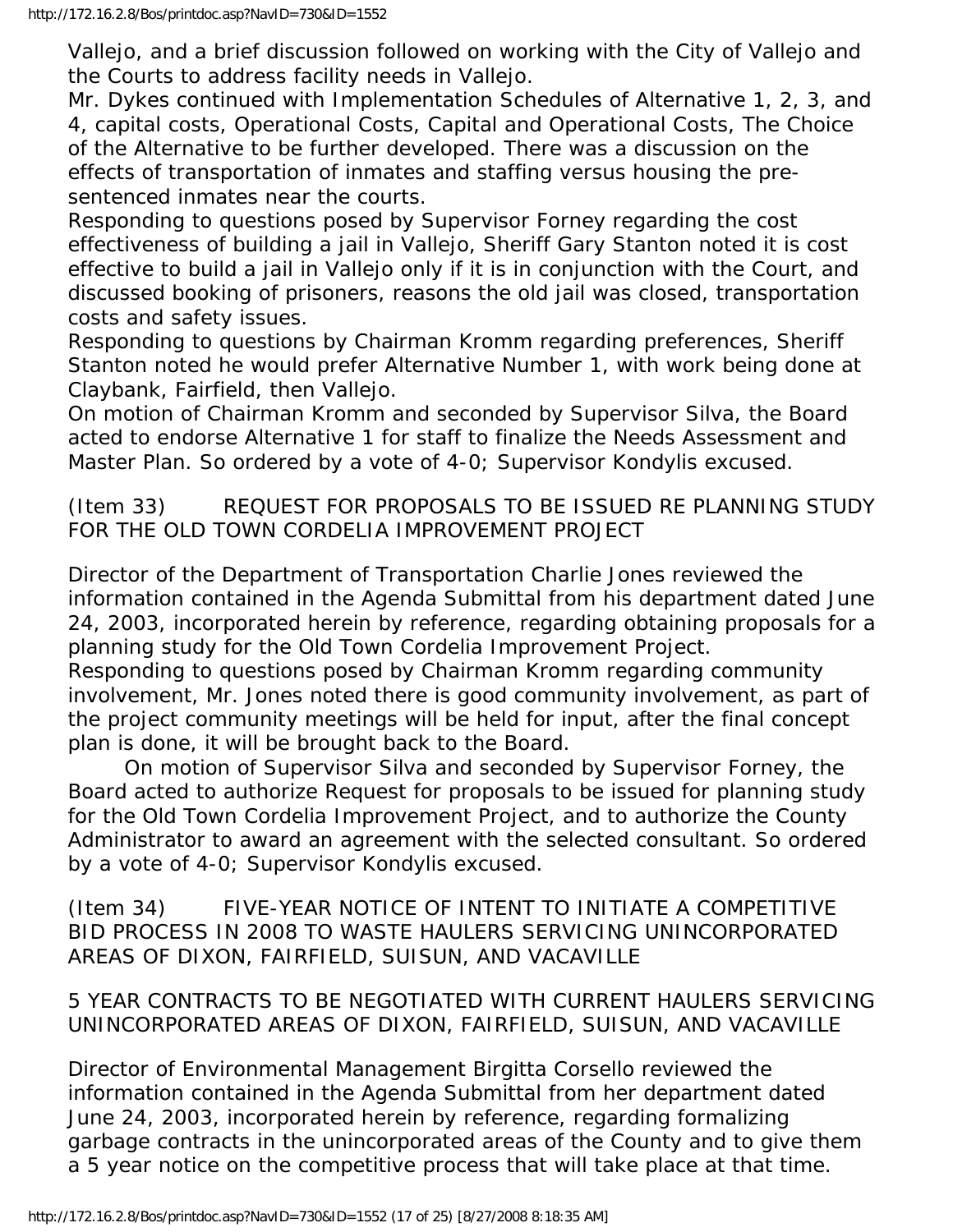Donald Tipton, Vallejo, questioned why the County is contracting with an outside firm for expertise and with funding to pay for the consultant. Responding to questions Ms. Corsello noted the expertise that was used for the Homeacres Garbage contract was borrowed from the City of Vallejo, and this is for a much wider service area with multiple haulers, and outlined the funding sources for this project.

Dan Borges, Division Manager Solano Garbage Company, noted Solano Garbage is in favor of an agreement for the next five years, and respectfully requested the Board not go out to RFP and to negotiate a contract directly with Solano Garbage based on their 50 years of service to the community. Clif Poole, Vacaville, feels a franchise agreement is a tax on the people, an income for the county that is detrimental to the people, a franchise agreement stifles competition, the cost for the agreement will be passed on to the customers, the notice does not necessarily mean a franchise agreement is necessary, and feels the garbage companies will work with the County to meet the recycling goals without a franchise fee.

Ms. Corsello noted the current franchise agreement was a result of a community request, the hauler was chosen through the competitive process, and the County is only able to recoup the administrative costs from that franchise. In 5 years, direction will be given on what process the Board would like to take, and discussed the need for a contractual agreement with the existing haulers.

Chairman Kromm discussed the price differences in service around the County.

 On motion of Supervisor Silva and seconded by Supervisor Vasquez, the Board acted to approve a five-year notice of the County's intent to initiate a competitive bid process in 2008 to waste haulers servicing unincorporated areas of Dixon, Fairfield, Suisun, and Vacaville, to approve 5 year Contracts to be negotiated with the current haulers, to approve retaining a consultant to assist in contract development of rates and services, and to authorize the County Administrator to sign the consultants agreements. So ordered by a vote of 4-0; Supervisor Kondylis excused.

(Item 35) RESOLUTION NO. 2003-150 GENERAL PLAN AMENDMENT G-03- 01 PARK AND RECREATION ELEMENT OF THE SOLANO COUNTY GENERAL PLAN AND AMENDMENTS TO THE LAND USE AND CIRCULATION ELEMENT OF THE SOLANO COUNTY GENERAL PLAN, ADOPTED

Tony Norris, Parks Manager General Services Department, reviewed the information contained in the Agenda Submittal jointly from his department and the Department of Environmental Management dated June 24, 2003, incorporated herein by reference, regarding Element Adopting Negative Declaration and Update and Amendments to the Land Use and Circulation of the Solano County General Plan. Mr. Norris noted unanimous agreement from the Park and Recreation Commission and the Planning Commissions for the recommendations, and gave a detailed description of the collaborative process taken.

Jack Harrison, Harrison & Associates, noted the good continued public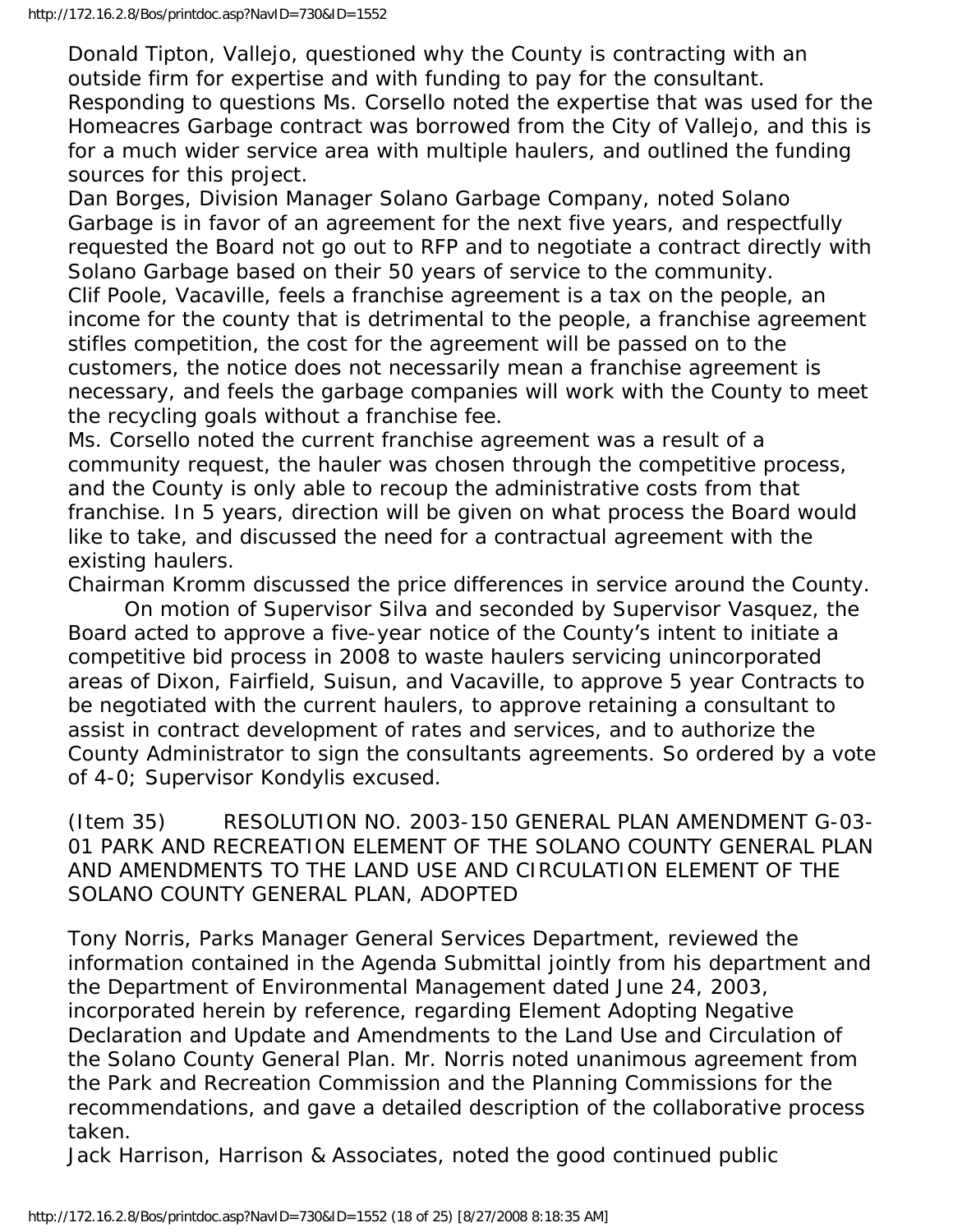participation, commended staff and stakeholders, reviewed a County map, incorporated herein by reference, of current parks and the proposed regional parks.

Responding to questions posed by Supervisor Silva regarding the definition of a regional park, Mr. Harrison noted a regional park is based on the nature of the park, which typically is based upon natural resources, multi-county use, and generally is at least 50 acres in size.

Mr. Harrison further explained the proposed regional parks, and reviewed the 14 specific elements for implementation.

Responding to questions posed by Supervisor Vasquez regarding the creation of a County Regional Park District, Mr. Harrison noted the need to do a feasibility study on how to form a park district, the costs involved, funding, size of the district, and hiring experts to help develop such a regional park district. The feasibility study will answer many of the questions about the size, and what a district would have to support.

Harry Englebright reviewed the proposed related General Plan Amendments, and the Negative Declaration. At the joint meeting of the Parks and Planning Commissions some additional policies were recommended to be included in the Negative Declaration to further mitigate any issues.

Chairman Kromm opened the public hearing.

Eva Laevastu, Fairfield, noted support for the plan, the need to preserve the natural resources, the increased interest in hiking in the area, needs that are not met by urban parks, operation and maintenance funds are critical, and requested support of staff recommendations.

Grant Kreinberg, Fairfield, noted support for the recreational element to the General plan and specifically for the development of a regional park district, and the need to move forward now.

Ken Frazier, Vacaville, noted the benefits of a park district to the quality of life, the increasing of property values resulting in increased taxes for the County, and the need to provide these services in the County.

Clif Poole, Vacaville, expressed concern with current budget problems, potential County layoffs, costs of this proposal, policies, and particularly with the word SHALL throughout the document, that only 1% of the people will use the parks, the number of open space advocates on the plan advisory group, language changes requested by the Farm Bureau, and noted specific areas that language should be changed.

Ernest Kimme, Orderly Growth, noted endorsement of this concept by Orderly Growth, confusion between a recreational park and an open space district, the strong endorsement to work with the rural residential folks, and that this is just the start of the process.

Bob Berman noted support and recommended adoption of the park and recreation element, much work has been done, now is the time to create the park district, supports proposal 14, and discussed work being done to acquire the PG&E property.

Natalie Dumont, Greenbelt Alliance, noted support for the General Plan update, and support for the creation of a park district. Ms. Dumont provided a letter dated June 24, 2003, incorporated herein by reference, that included a list of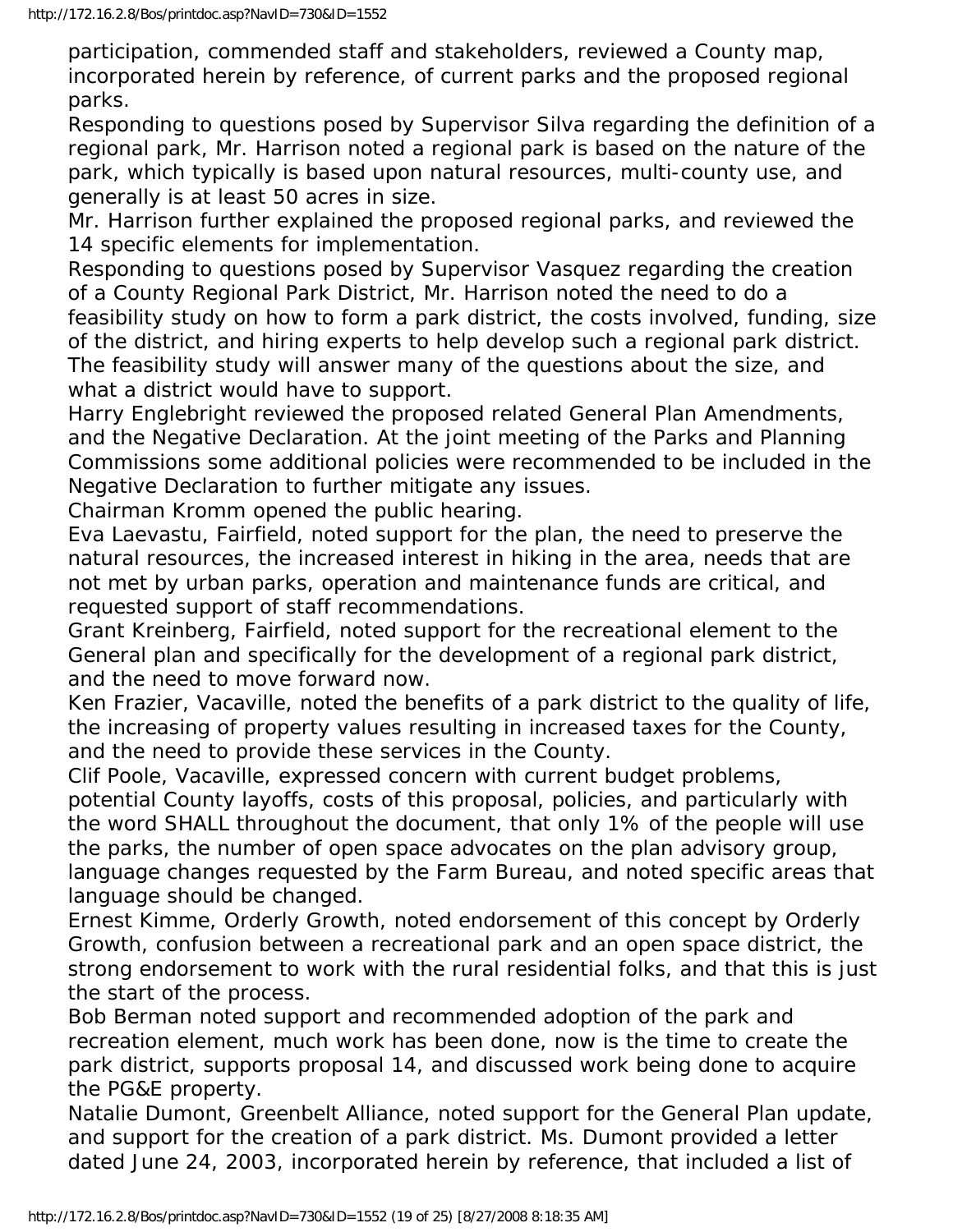endorsers of the effort to create a Solano Regional Park District, 202 cards from citizens supporting the park district, an endorser list, and a paper on how a district could be formed. Ms. Dumont noted a Countywide park district could create more outdoor recreation, more funding sources would be available through a park district, benefits for operations and maintenance, and requested support by the Board.

Kenneth Browne, Solano Group of the Sierra Club, noted support for the creation of a regional park district, discussed benefits a district could provide, the need for more outdoor recreation, improvements to the quality of life with a park district, and the need to move forward.

Kitty Griffin, Benicia, noted support for a regional park district, a park district would benefit many in the County, the need to invest in the future of the County, and feels the time is now to move forward and strengthen the commitment in the creation of a regional park district.

Marilyn Bardet, Benicia, discussed the need to protect our natural resources, the hard work put into this and the vision that is being created, economic benefits, the benefits of the regional parks in the Bay Area, the importance of the wealth of opportunities to enjoy nature in the county, and the many other benefits a regional park district could offer.

Marian Conning, Vacaville, urged support for the recreation and park element and the creation of a regional park district. Ms. Conning discussed long-range planning.

Keith Conning, Vacaville, noted regional parks serve many people from throughout the area, discussed the foresight in creation of the other regional parks in the Bay Area, and encouraged the creation of a regional park district to preserve the beautiful areas in the County.

Michael Reagan, Vacaville, noted opposition, voiced concern with the consideration to develop a regional park district in light of budget cuts and possible State and Federal tax increases, feels this not in the best interest of the County, noted funding problems for the operation and maintenance of open space areas, additional impacts that are not addressed in the Negative Declaration, and feels the matter should be sent back to staff.

Ray Schock, Vacaville, expressed opposition due to funding problems, feels parks are not essential, and there already is a Parks Department to handle the County parks.

Joyce Gutstein, Putah Creek Discovery Corridor Group, urged support, sees the plan as a broad planning document, and noted the many aspects of the elements of the Park and Recreation Element Update.

Helen Kota, Putah Creek Discovery Corridor, noted support for the parks and recreation element of this plan, and feels this is a plan for the next 20 years. Ronnie Anderson, Fairfield, noted support for a regional sports center, and discussed the sport of bicycle motorcross, the potential for funding for a track, and discussed the benefits this sport could have for the County.

Tim Wakefield, U.S. Bureau of Reclamation, discussed the joint venture at Lake Solano Park. As a member of the planning committee, Mr. Wakefield noted the many issues considered during the planning process, the importance of parks to the quality of life, and endorsed approval of the element.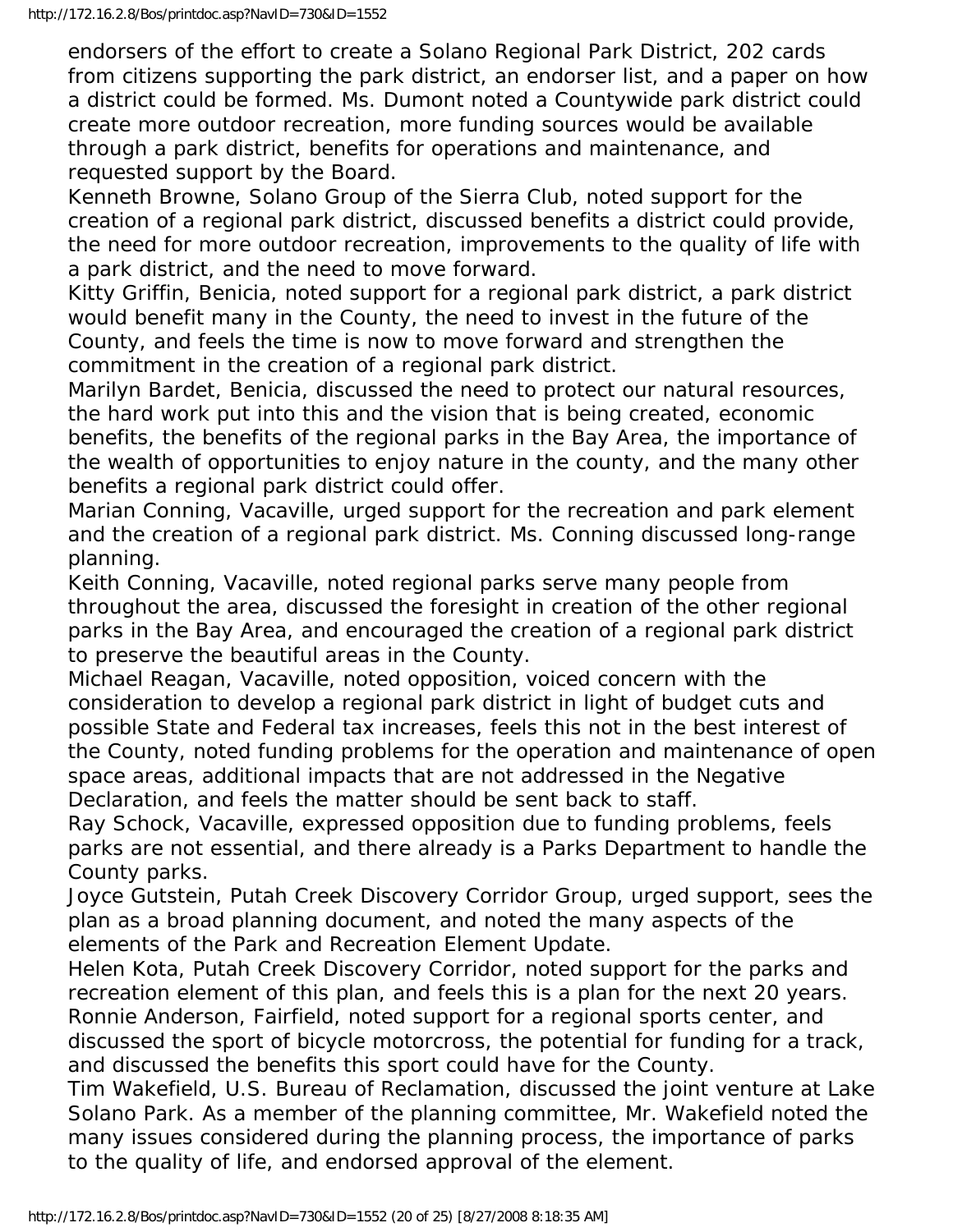Robin Leong, Chairman Solano County Parks & Recreation Commission, discussed the intense work on this project, proposals of the plan, funding, and urged support.

Jane Bogner, Sierra Club and recycling advocate, supports the element and creation of a regional park district, discussed the National Coastal Cleanup Day, the many hikers in the County, and feels this will improve the quality of life in Solano County.

Polly Gusa, Vallejo, noted support for the development of areas for outdoor activities, and the formation and establishment of a regional park district. James Williams, Vacaville, voiced concern with funding, increased cost of living in the County, and effects on agriculture. As Representative for the Taxpayers Association, the association supports the Farm Bureau in the exclusion of any language regarding trails associated with this, with taxation in a special district, high costs for a district, with County residents paying for recreation for people from other counties, and discussed the importance of accountability. John Mangels, Rancher Suisun Valley, voiced concern with impacts of a park district adjoining his property, feels that parcels with no homes should be excluded from taxation for a regional park district. Mr. Mangels noted parks need to be funded at a level where there is some control over the visitors. There was a brief discussion regarding maintaining really good agricultural practices, the need to work with farmers, and to keep ag land out of the tax base.

Darla Guenzler, Bay Area Open Space Council, presented a letter dated June 24, 2003, incorporated herein by reference, in support of the General Plan Update and the formation of a regional park district.

Mick Jessop, Suisun City Recreation and Community Services Department, acknowledged the team, noted it is an excellent plan, support for the elements, input from many sources and the general public, discussed attributes of the plan, and recommended adoption.

Jon Van Landschoot, Benicia, noted the need for outdoor recreation areas in the local area, the benefits of outdoor activities for children, and encouraged starting the project.

Chairman Kromm noted receipt of a letter from James and Patricia Rathke dated June 24, 2003, incorporated herein by reference, in support of a regional park district.

As there was no one further who wished to speak on this matter, the public hearing was closed.

Responding to questions posed by Chairman Kromm if the Ag Advisory Committee had reviewed this and if a position had been taken, Harry Englebright, Department of Environmental Management, noted a presentation was made to the Ag Advisory Committee, suggestions were made that were incorporated into the plan, but the committee did not take a formal position. The Ag Committee has concerns regarding impacts on agriculture. Responding to questions posed by Chairman Kromm regarding the implementation schedule, additional parties that could be included in a JPA, working with other entities for preservation of park resources and how to open and manage those resources, Mr. Norris noted cooperative ventures could be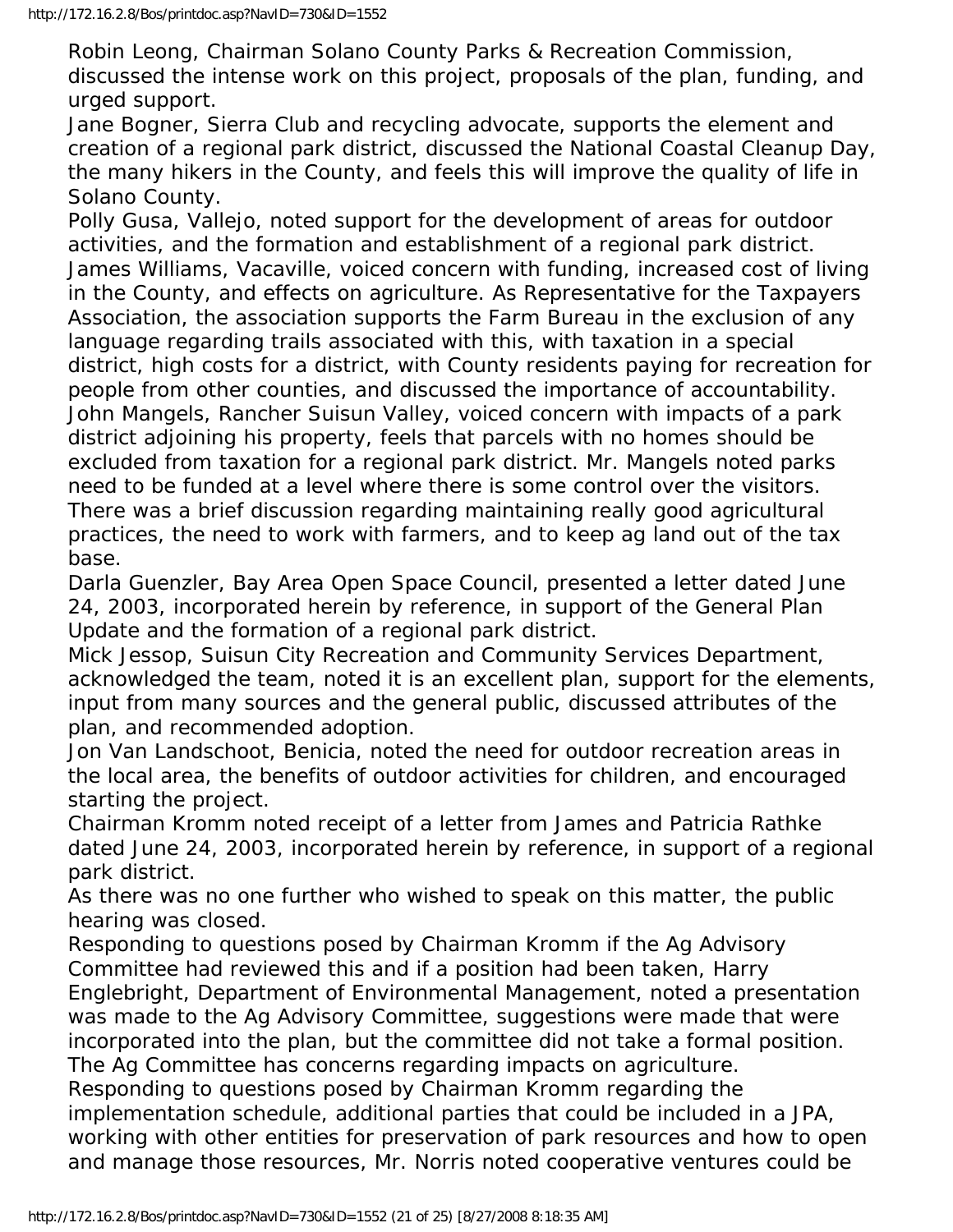achievable, but element 11 gives the flexibility to exercise specific arrangements on a smaller basis, and noted other possible collaborations. Chairman Kromm noted several speakers commented that this is a good investment for the future, projected population growth in the next 25 years, the need to do long-range planning for land use and parks, the need to provide a good quality of life, and now is the time to start.

Supervisor Silva voiced concern with areas of mandatory language in the plan and does not want that language considered a first call on General Fund money. Supervisor Silva feels the reference to creation of a regional park district, element 13, should be removed from the General Plan Amendment feeling it is premature and should be discussed separately. Supervisor Silva feels the parks do need upgrading and are open to everyone, it will be years before open space lands would be accessible, the County is capable of running a park system, and efforts should be directed at upgrading and creation of new parks where necessary to support the recreational needs of the County residents. The cities can assist with creating parks and recreational facilities within their sphere of influence, and noted caution should be taken on the push by certain groups to create a park district that will have the power to tax, those taxes would be used to purchase more land and to limit the access to the general public. Supervisor Silva feels more research is needed, expressed concern with impacts over the last few years to agriculture, caution needs to be taken when setting up the governance of a district, expressed concern with the potential impacts to agriculture, and will not hold up the plan if the mandatory language is removed. Supervisor Silva continued to express concern with restrictions on public lands, noted the County must assist the farmers, that caution is taken on how the quality of life is improved in the County. Input from Agricultural Advisory Committee is needed.

Supervisor Vasquez feels growth should pay for itself, the Board has worked to enhance the right to farm, and voiced concern with the potential impacts to agriculture. Progress should be taken in small increments, and more discussion is needed on the formation of a regional park district.

Supervisor Forney feels we need to protect the parks we currently have, the citizens do not want to pay more taxes, a small number of speakers were in opposition, but is unsure if a regional park district should be set up at this point, and feels there are many issues that will have to be addressed regarding agriculture.

Mr. Englbright reviewed the recommendations for adoption of the Parks and Recreation Element, and noted each of the proposals included in the element will have to come back to the Board for further discussion and direction. On motion of Chairman Kromm and seconded by Supervisor Silva, the Board acted to adopt the Mitigated Negative Declaration of environmental impact, and to adopt Resolution No. 2003-150 General Plan Amendment G-03-01 Park and Recreation Element of the Solano County General Plan and Amendments to the Land use and Circulation element of the Solano County General Plan. So ordered by a vote of 4-0; Supervisor Kondylis excused.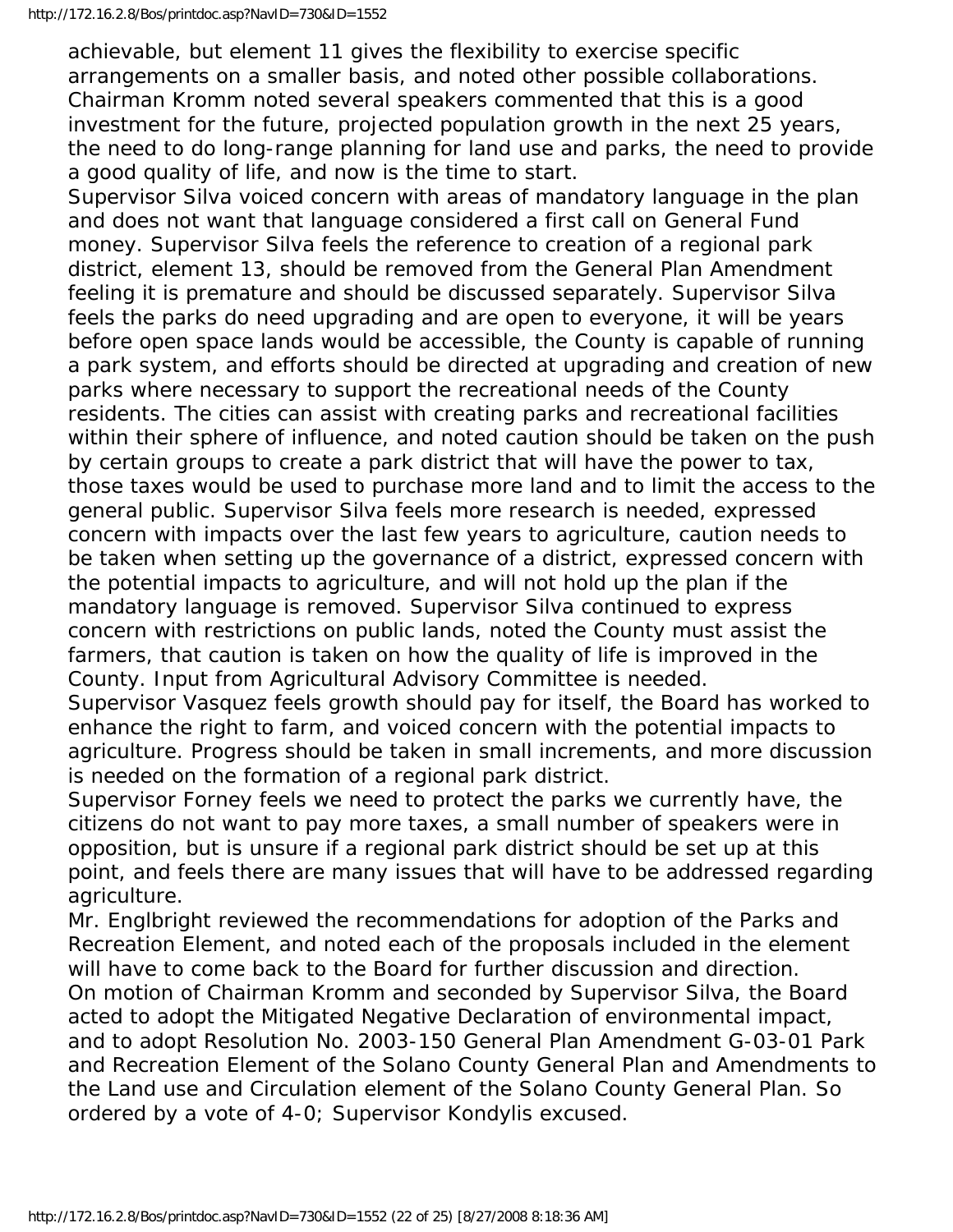ADDITION TO THE AGENDA

RESOLUTION URGING THE LEGISLATURE TO USE A BALANCED APPROACH TO ADOPTING THE STATE BUDGET, ADDED TO THE AGENDA

 On motion of Supervisor Vasquez and seconded by Supervisor Silva, the Board acted to add the consideration of a proposed resolution to the agenda. So ordered by a vote of 4-0; Supervisor Kondylis excused.

(Item 35.1) RESOLUTION NO. 2003-151 URGING THE CALIFORNIA LEGISLATURE TO USE A BALANCED APPROACH IN ADOPTING THE STATE BUDGET

 Chairman Kromm discussed the request from Assemblywoman Patricia Wiggins for support of the resolution that has also been endorsed by California State Association of Counties.

 On motion of Supervisor Silva and seconded by Supervisor Forney, the Board acted to adopt Resolution No. 2003-151 Urging the California legislature to use a Balanced Approach in Adopting the State Budget. So ordered by a vote of 4-0; Supervisor Kondylis excused.

(Item 36A) MAUREEN MCSWEENEY REAPPOINTED TO THE CHILDREN AND FAMILIES COMMISSION (FIRST FIVE SOLANO)

 On motion of Supervisor Silva and seconded by Supervisor Vasquez, the Board acted to reappoint Maureen McSweeney to the Children and Families Commission (First Five Solano) for a term to expire June 24, 2007. So ordered by a vote of 4-0; Supervisor Kondylis excused.

(Item 36B) MR. LEE TEDDER REAPPOINTED TO THE VACAVILLE-ELMIRA CEMETERY DISTRICT

 On motion of Supervisor Silva and seconded by Supervisor Vasquez, the Board acted to reappoint Mr. Lee Tedder to the Vacaville-Elmira Cemetery District for a term to expire May 23, 2007. So ordered by a vote of 4-0; Supervisor Kondylis excused.

(Item 36C) JEFFREY KNIGHT, PELTON STEWART, MARIE FORTIER, DOROTHY BRYANT STEEL, NANCY CALVO REAPPOINTED TO THE SOLANO CHILDREN'S ALLIANCE, DEBORAH BAYLEY AND THOMAS OLSEN APPOINTED TO THE SOLANO CHILDREN'S ALLIANCE

 On motion of Supervisor Silva and seconded by Supervisor Vasquez, the Board acted to reappoint Jeffrey Knight, Pelton Stewart, Marie Fortier, Dorothy Bryant Steel, Nancy Calvo to the Solano Children's Alliance; appoint Deborah Bayley and Thomas Olsen to the Solano Children's Alliance. So ordered by a vote of 4-0; Supervisor Kondylis excused.

(Item 36D) CAPTAIN GUY VENUTI, MD APPOINTED TO THE CHILD ABUSE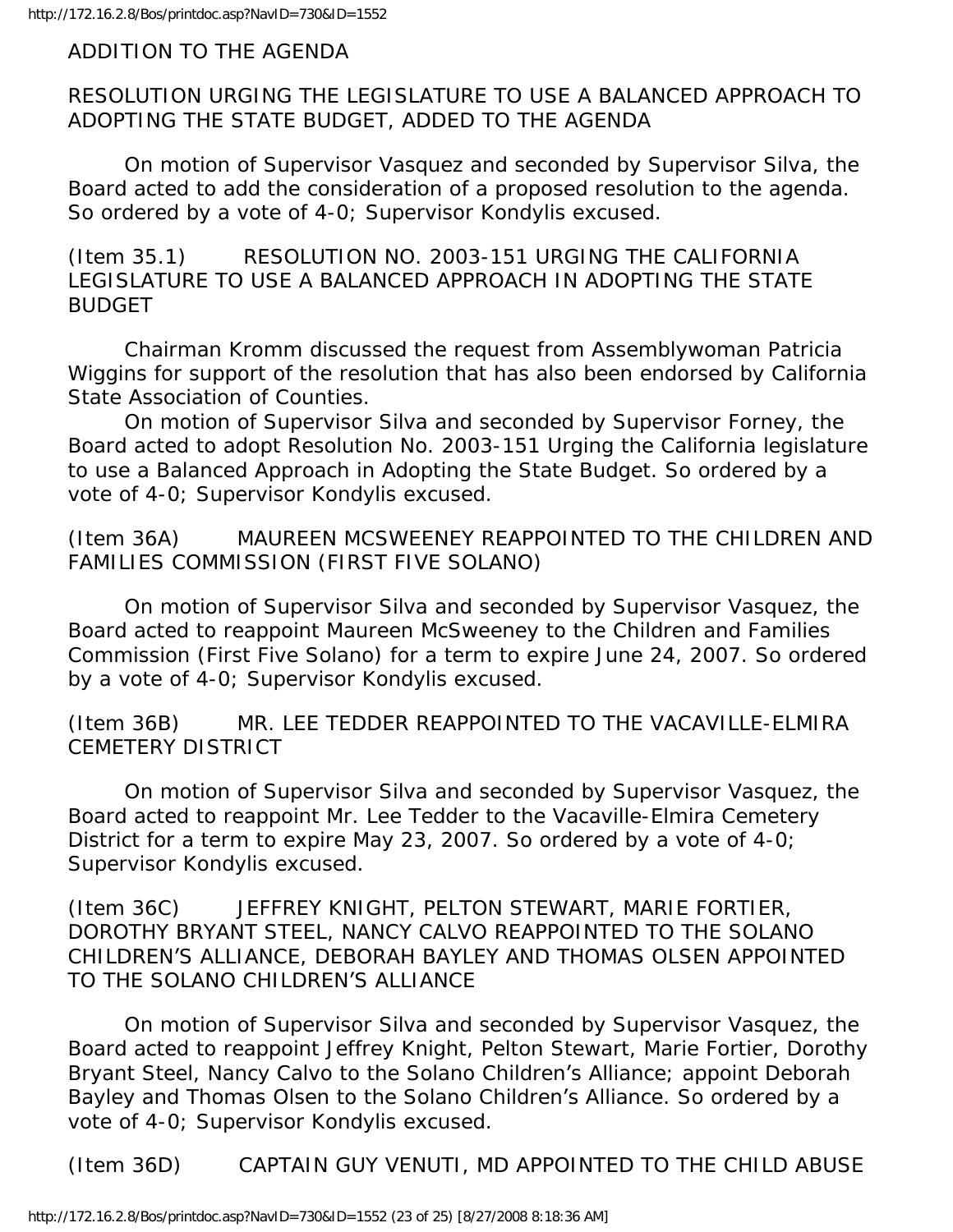PREVENTION COUNCIL

 On motion of Supervisor Silva and seconded by Supervisor Vasquez, the Board acted to appoint Captain Guy Venuti, MD to the Child Abuse Prevention Council. So ordered by a vote of 4-0; Supervisor Kondylis excused.

(Item 36E) SHARON KUNIN APPOINTED TO THE MATERNAL, CHILD AND ADOLESCENT HEALTH ADVISORY BOARD

 On motion of Supervisor Silva and seconded by Supervisor Vasquez, the Board acted to appoint Sharon Kunin to the Maternal, Child and Adolescent Health Advisory Board. So ordered by a vote of 4-0; Supervisor Kondylis excused.

(Item 36F) TERRY RIDDLE AND GLENDA RIDDLE REAPPOINTED TO THE NORTHERN SOLANO HUMAN SERVICES ADVISORY BOARD

 On motion of Supervisor Silva and seconded by Supervisor Vasquez, the Board acted to reappoint Terry Riddle and Glenda Riddle to the Northern Solano Human Services Advisory Board. So ordered by a vote of 4-0; Supervisor Kondylis excused.

(Item 36G) DARCY GREMER APPOINTED TO THE IN-HOME SUPPORTIVE SERVICES PUBLIC AUTHORITY ADVISORY COMMITTEE

 On motion of Supervisor Silva and seconded by Supervisor Vasquez, the Board acted to appoint Darcy Gremer to the In-Home Supportive Services Public Authority Advisory Committee. So ordered by a vote of 4-0; Supervisor Kondylis excused.

(Item 36H) LAURA FOWLER AND NANCY CALVO REAPPOINTED TO THE CHILDREN AND FAMILIES COMMISSION (FIRST FIVE SOLANO)

 On motion of Supervisor Silva and seconded by Supervisor Vasquez, the Board acted to reappoint Laura Fowler and Nancy Calvo to the Children and Families Commission (First Five Solano) for terms to expire July 1, 2007. So ordered by a vote of 4-0; Supervisor Kondylis excused.

ADJOURN - This meeting of the Board of Supervisors adjourned in memory of Chris Hansen and Louis Bidou at 6:49 p.m.

Duane Kromm, Chairman

Maggie Jimenez Clerk to the Board of Supervisors

\_\_\_\_\_\_\_\_\_\_\_\_\_\_\_\_\_\_\_\_\_\_\_\_\_\_\_\_\_\_\_\_\_\_

\_\_\_\_\_\_\_\_\_\_\_\_\_\_\_\_\_\_\_\_\_\_\_\_\_\_\_\_\_\_\_\_\_\_